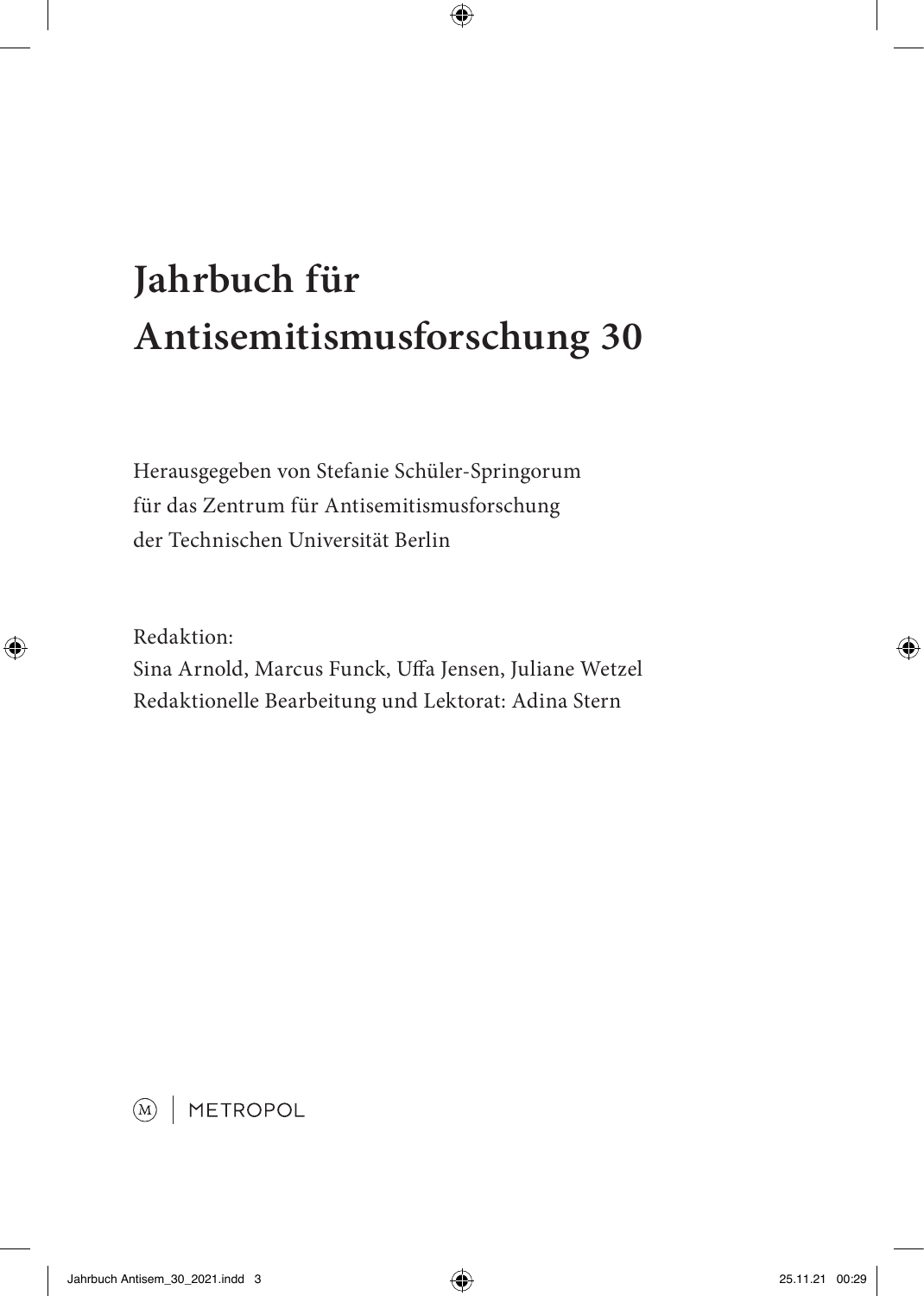Redaktionsanschrift: Zentrum für Antisemitismusforschung Technische Universität Berlin Kaiserin-Augusta-Allee 104–106 D–10553 Berlin

Lektorat der englischsprachigen Texte: Toby Axelrod und Lea H. Greenberg

ISBN: 978-3-86331-617-4 ISSN: 0941-8563

© 2021 Metropol Verlag Ansbacher Straße 70 · D–10777 Berlin www.metropol-verlag.de Alle Rechte vorbehalten Druck: Arta-Druck, Berlin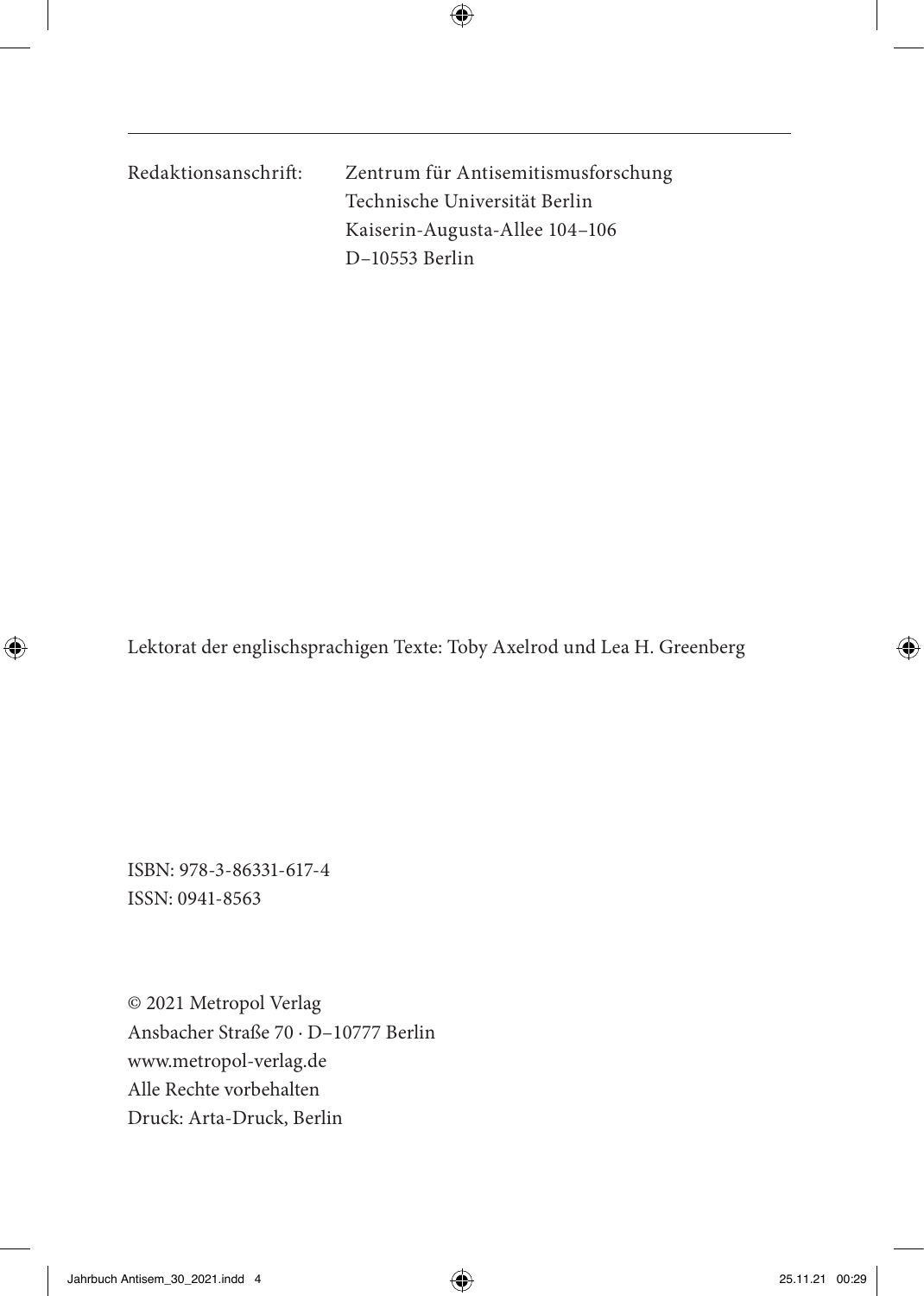## Inhalt

| STEFANIE SCHÜLER-SPRINGORUM                                     |     |
|-----------------------------------------------------------------|-----|
|                                                                 | 7   |
| IN EIGENER SACHE                                                |     |
| FELIX AXSTER · MATHIAS BEREK                                    |     |
|                                                                 | 13  |
| DIE SPRACHE DER JUDENFEINDSCHAFT                                |     |
| RODRIGO QUEZADA REED                                            |     |
| "Den Thalmud verbrennen" (anno 1541)                            |     |
|                                                                 | 27  |
| PEER JÜRGENS                                                    |     |
| Judenfeindliche Darstellungen in romantischen Märchen           |     |
| Über Judenfiguren bei den Brüdern Grimm                         |     |
| und Clemens Brentano                                            | 42  |
| ROLF-HARALD WIPPICH                                             |     |
| Judenfeindschaft unter den Deutschen in Meiji-Japan (1868-1912) | 69  |
| ANTISEMITISMUS UND NATIONALSOZIALISMUS: 1933-1955               |     |
| <b>STEFAN SCHOLL</b>                                            |     |
| "weil ich als Judengegner I. Ranges bekannt war"                |     |
| Antisemitische Diskurselemente in Eingaben an Behörden          |     |
| und Parteiinstanzen während des Nationalsozialismus             | 97  |
| <b>ANTHONY D. KAUDERS</b>                                       |     |
| Speculating About Society, Analyzing the Individual:            |     |
|                                                                 | 125 |
|                                                                 |     |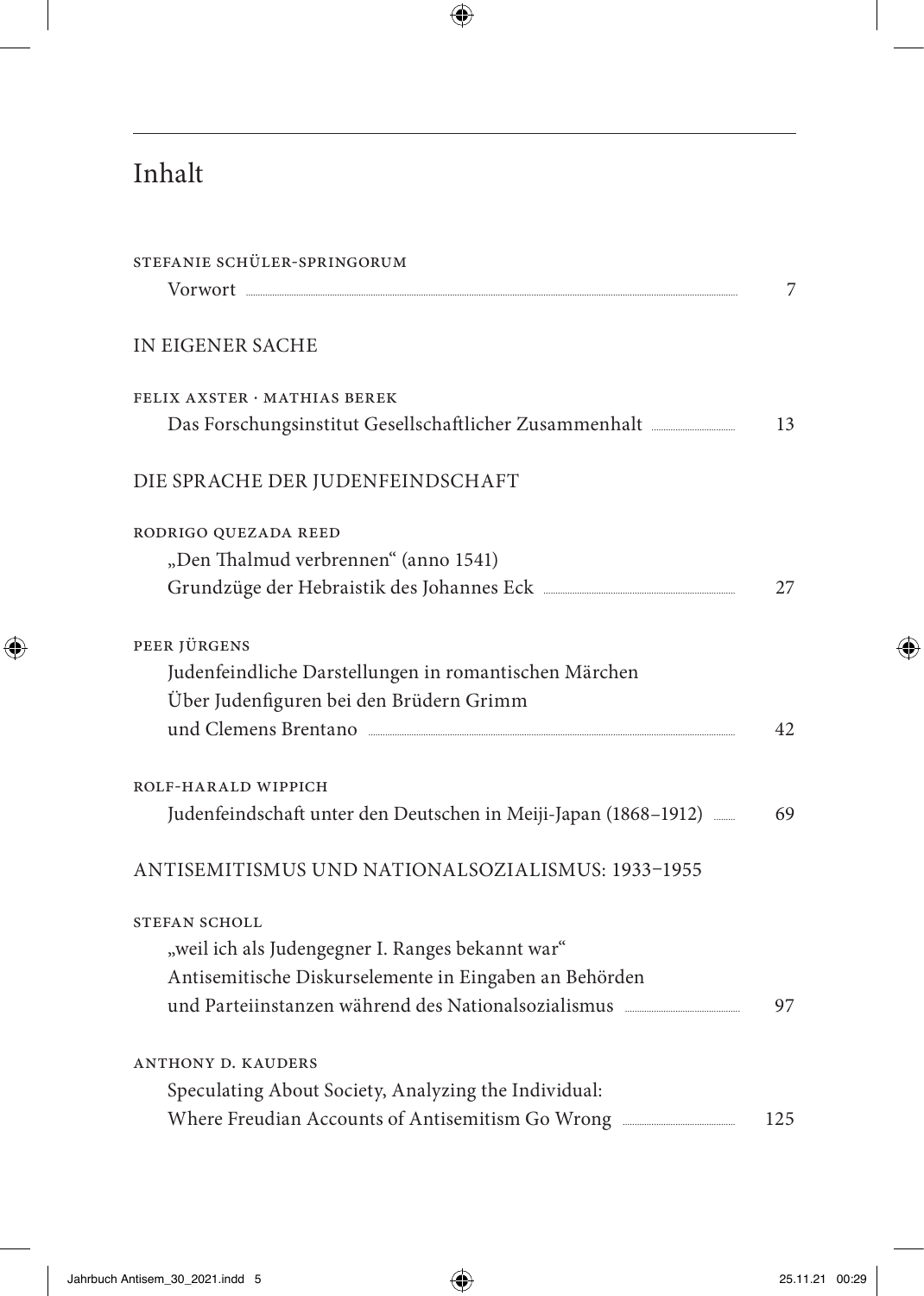| WOLFRAM MEYER ZU UPTRUP                                                                                                                                                                                                             |     |
|-------------------------------------------------------------------------------------------------------------------------------------------------------------------------------------------------------------------------------------|-----|
| Hitlers Antisemitismus: Ein bloßer "Judenkomplex"?                                                                                                                                                                                  |     |
| Zur Problematik von Max Domarus'                                                                                                                                                                                                    |     |
|                                                                                                                                                                                                                                     | 157 |
| <b>JOSEFINE LANGER</b>                                                                                                                                                                                                              |     |
| "Die Judenfrage ist die Frage der Humanität schlechthin"                                                                                                                                                                            |     |
| H.G. Adlers Position zu Judentum und Zionismus                                                                                                                                                                                      |     |
| in der frühen Nachkriegszeit Mathanien aus an der frühen Nachkriegszeit                                                                                                                                                             | 181 |
| NEUE ANSÄTZE ZUR RETTUNG VON JÜDINNEN UND JUDEN                                                                                                                                                                                     |     |
| WÄHREND DES HOLOCAUST: GEDENKEN - POLITIK - GESCHICHTE                                                                                                                                                                              |     |
| MORDECAI PALDIEL                                                                                                                                                                                                                    |     |
| Oskar Schindler and the Creation of the Commission                                                                                                                                                                                  |     |
| for the Righteous at Yad Vashem                                                                                                                                                                                                     | 209 |
| <b>MERON MEDZINI</b>                                                                                                                                                                                                                |     |
| Sugihara Chiune, Japan's Only Righteous Among the Nations:                                                                                                                                                                          |     |
|                                                                                                                                                                                                                                     | 227 |
| MICHAEL BERKOWITZ                                                                                                                                                                                                                   |     |
| A "Grey Savior":                                                                                                                                                                                                                    |     |
|                                                                                                                                                                                                                                     | 240 |
| ANNA MARIA DROUMPOUKI                                                                                                                                                                                                               |     |
| Das "Moralnarrativ" über die Rettung der griechischen                                                                                                                                                                               |     |
| jüdischen Bevölkerung                                                                                                                                                                                                               |     |
| Literarische, künstlerische und museologische Darstellungen                                                                                                                                                                         | 263 |
| <b>IULIA SAHLSTRÖM</b>                                                                                                                                                                                                              |     |
| Emotional Expressions of Memory:                                                                                                                                                                                                    |     |
| Narratives of Rescue in the Swedish-Jewish Press, 1945-1965                                                                                                                                                                         | 279 |
| Die Autorinnen und Autoren <b>Einer aus and Autoren</b> and Autoren and Autoren and Autoren and Autoren and Autoren and Autoren and Autoren and Autoren and Autoren and Autoren and Autoren and Autoren and Autoren and Autoren and | 298 |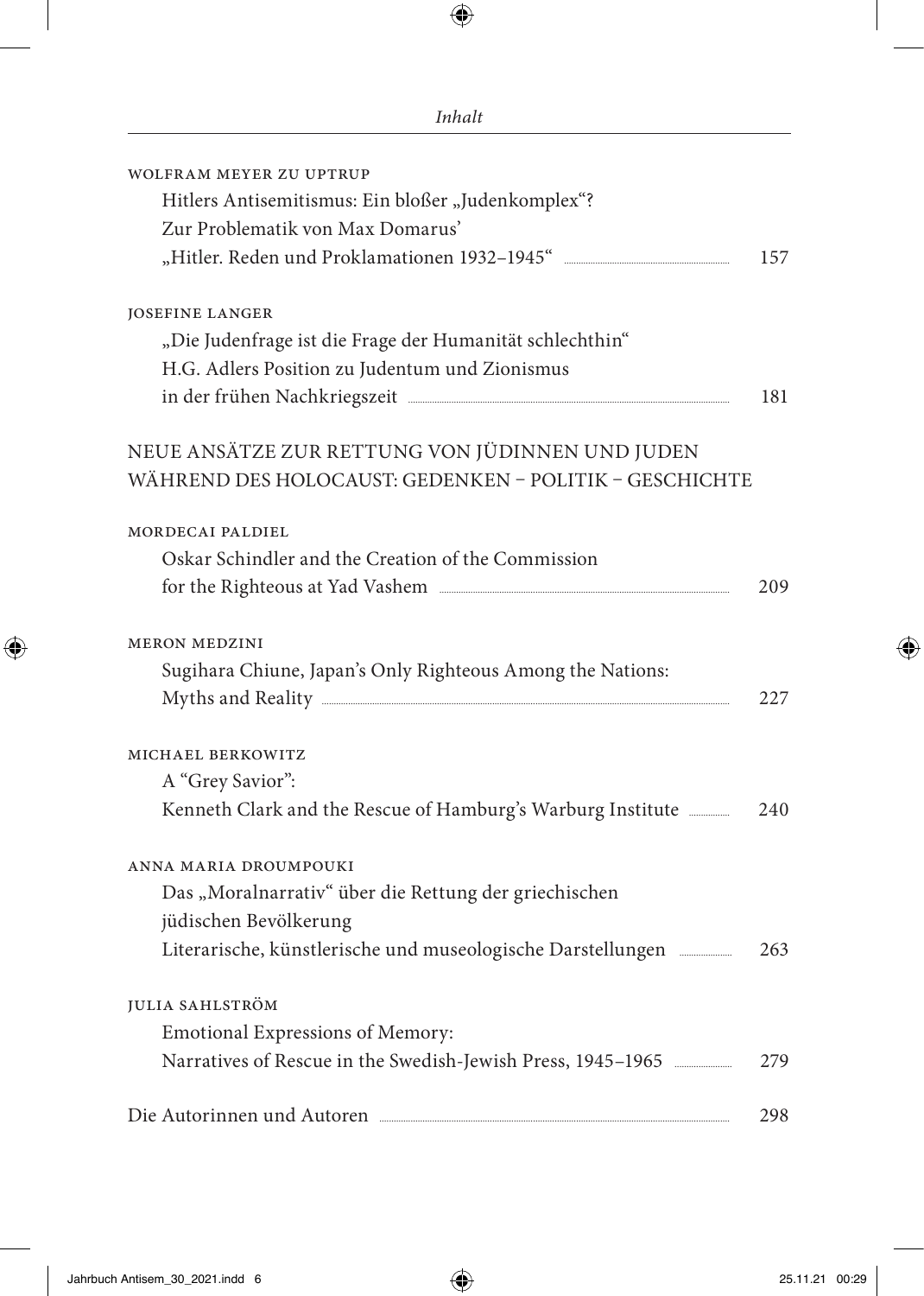#### mordecai paldiel

### Oskar Schindler and the Creation of the Commission for the Righteous at Yad Vashem

#### Schindler's arrival in Israel

Most people interested in the Oskar Schindler story know that he was awarded the title of Righteous Among the Nations by Yad Vashem for his role in saving over a thousand Jews during the Holocaust. Less known is that when Schindler first arrived in Israel in April 1962 to plant a tree at Yad Vashem, an acrimonious debate erupted between a large group of his former Jewish workers, who hailed him as their rescuer, and several others who accused him of robbing them of their businesses. According to the latter group, Schindler had established himself by force as the owner of an enamelware factory in the Kraków region of Poland.

It was a joyous, thunderous, and almost delirious outburst, not witnessed before at Lydda (currently Ben Gurion) airport outside of Tel Aviv, on April 28, 1962 as several hundred Holocaust survivors and their families welcomed their savior – the first German to be hailed as a rescuer of Jews. He had been invited by his former beneficiaries to come from Germany to be honored in an official ceremony during the commemoration of Holocaust Remembrance Day on May 1<sup>st</sup> and to plant a tree bearing his name in the newly inaugurated Avenue of the Righteous at Yad Vashem, Israel's national Holocaust memorial. Together with 12 other invitees, also rescuers of Jews from various countries, Schindler was to be greeted by the country's Foreign Minister Golda Meir, who was slated to attend the ceremony, and later by Israel's president Yitzhak Ben Zvi. Schindler's story stood out from those of the other honored guests by the sheer scope of his rescue exploits, stretching close to five years, and the large number of individuals he saved. The man's background was somewhat confounding: He had been a card-carrying Nazi in good standing, though not necessarily a believer in the Nazi ideology.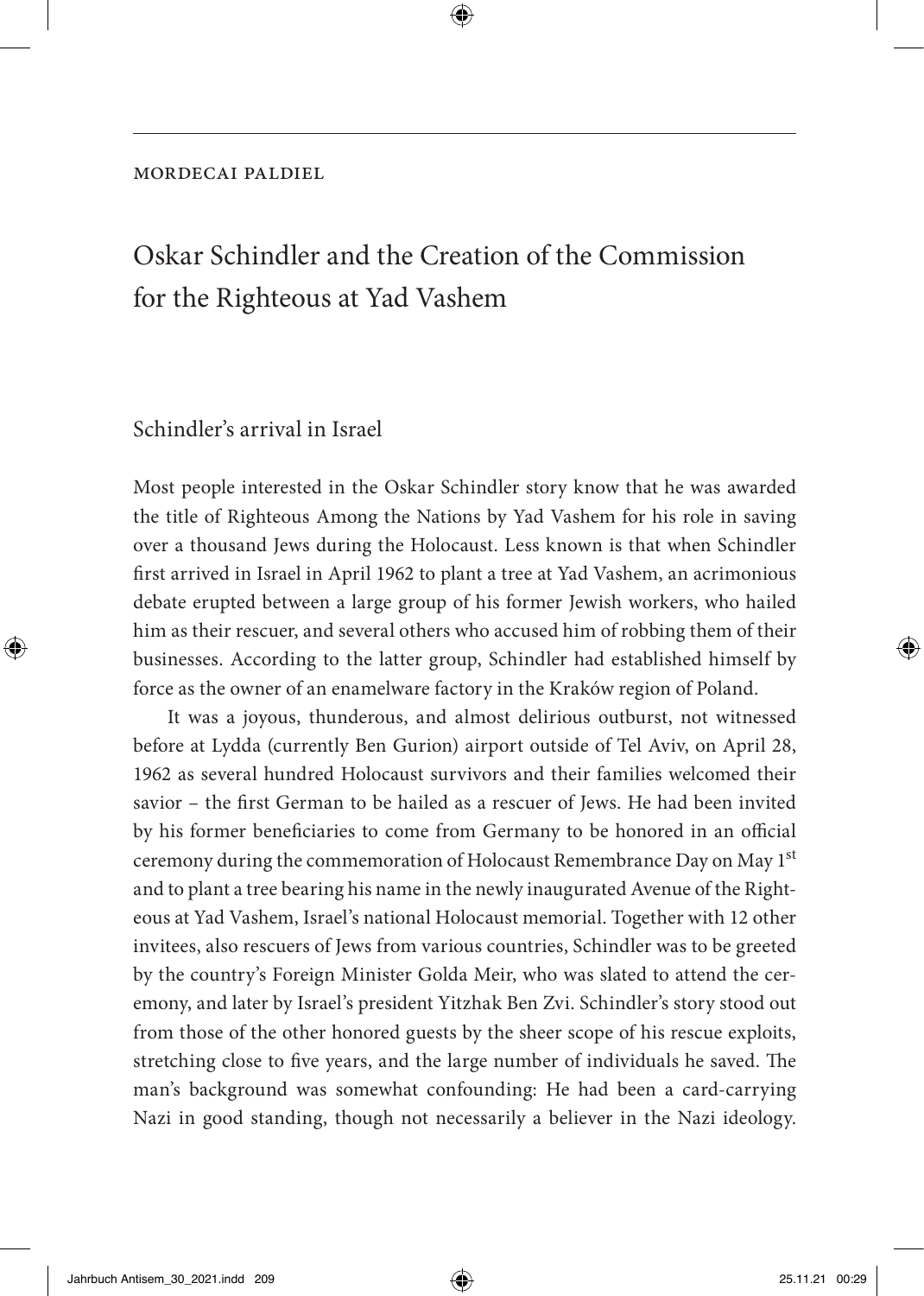

Oskar Schindler greeted by *Schindlerjuden*, Tel Aviv 1962 *picture alliance / dpa*

Furthermore, he had started his mercurial career not as a rescuer of Jews, but as a pleasure seeker and self-serving entrepreneur who sought to benefit from the cheap labor afforded by Jews in Nazi-occupied Poland. The horrors of the Holocaust that he witnessed transformed him into a humanitarian who henceforth had rescued the largest number of Jews during the war – done singlehandedly over a long period with attendant risks to himself.

Even before Oskar Schindler landed in Israel, a storm had erupted over his behavior during the initial phase of the occupation in Poland, particularly the years of 1939–1941. Subsequently, an irksome fog of uncertainty marred the joyous occasion of his visit. His arrival in Kraków in October 1939, soon after the German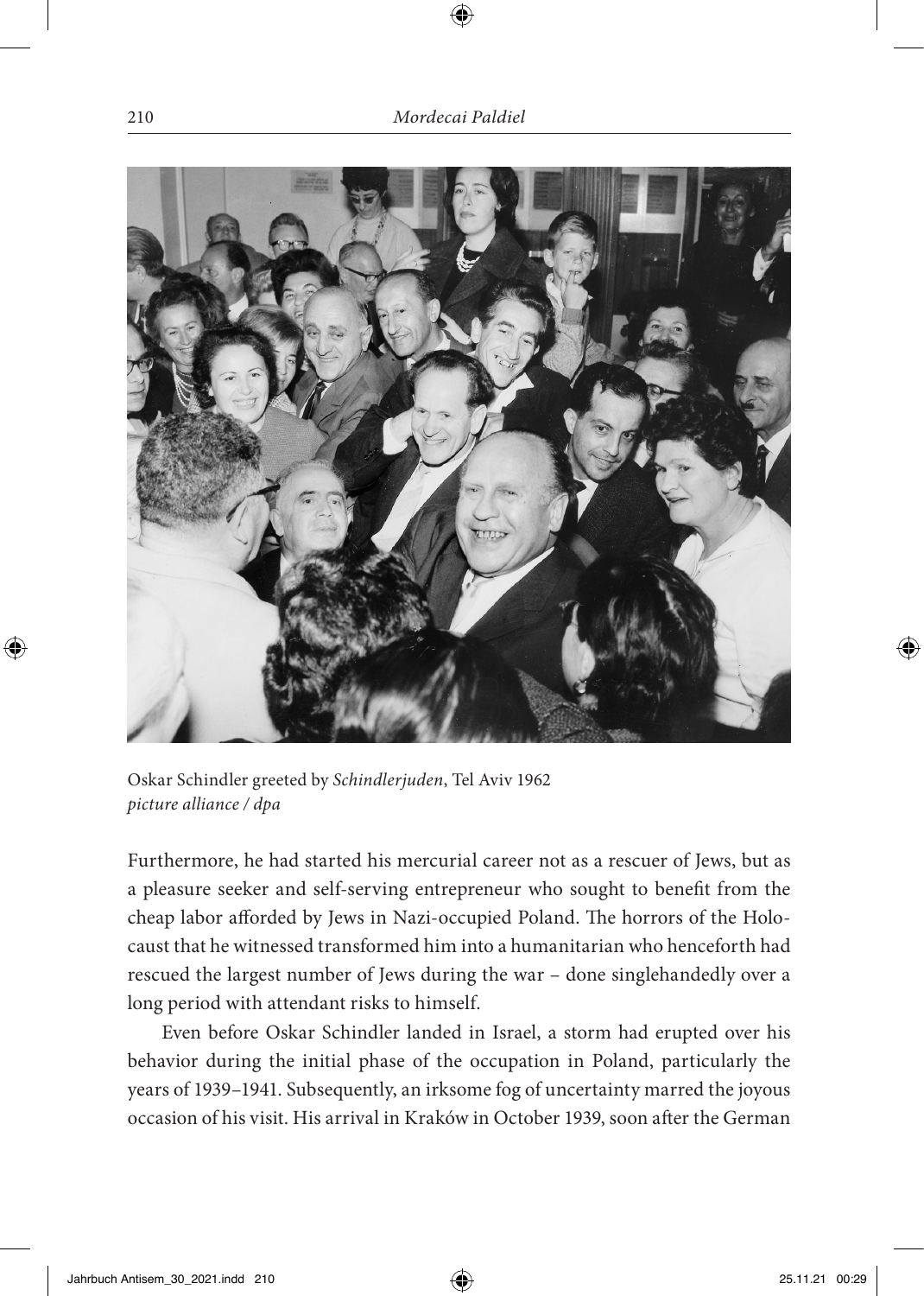invasion of Poland, was all but inspiring. He was looking to benefit from his services in the *Abwehr* – the German military intelligence – during the pre-war years. Born in Zwittau (today Svitavy) in 1908, an ethnic German but a Czech citizen after 1918, Schindler had spied for Germany during the events in the 1930s leading up to the German takeover of the Sudeten region resulting from the Munich Pact of September 1938. Afterwards, he reportedly also spied in Poland in preparation for the German invasion. He was sure to be compensated in Kraków, a city he had visited and that captivated him with its unique beauty and charm. Schindler hoped to get involved with the city's industrial installations, now in the hands of the Germans, in order to make easy profits and finance the playboy lifestyle he desired. This led him to take over a factory called Rekord by force. The firm producing enamel kitchenware was in the process of being liquidated when the war broke out and was partly owned by Nathan Wurzel, while its retail wholesale outlet for the factory's products in the heart of Kraków was owned by Samuel Wiener.

After the war, in 1955, Nathan Wurzel and Julius Wiener, Samuel's son, learned that Schindler was living in Argentina and was receiving financial support from the Jewish Joint Distribution Committee. Wurzel and Wiener then planned to initiate legal proceedings to charge Schindler with theft for the forcible takeover of their businesses in Kraków and explored hiring a lawyer for this purpose. Nothing came of this, but once Julius Wiener learned in late 1961 of plans by the *Schindlerjuden* (affectionately so self-dubbed by the man's many beneficiaries) to have their rescuer honored in Israel with a tree planting at Yad Vashem on Holocaust Remembrance Day, he petitioned head of Yad Vashem Dr. Aryeh Leon Kubovy to deny Schindler such an honor.

Wiener and Wurzel's accusations

Wiener repeated the claim that on October 15, 1939 – three weeks after Poland's capitulation to the Germans – Oskar Schindler had stormed into his father Samuel Wiener's kitchenware wholesale store on 4 Krakówska Street in Kraków and berated Samuel, telling him to get used to life under German control while proudly displaying the Swastika pin on his coat lapel. He then forced Samuel to turn over the store and cash register to Schindler's girlfriend, accusing the elderly Wiener of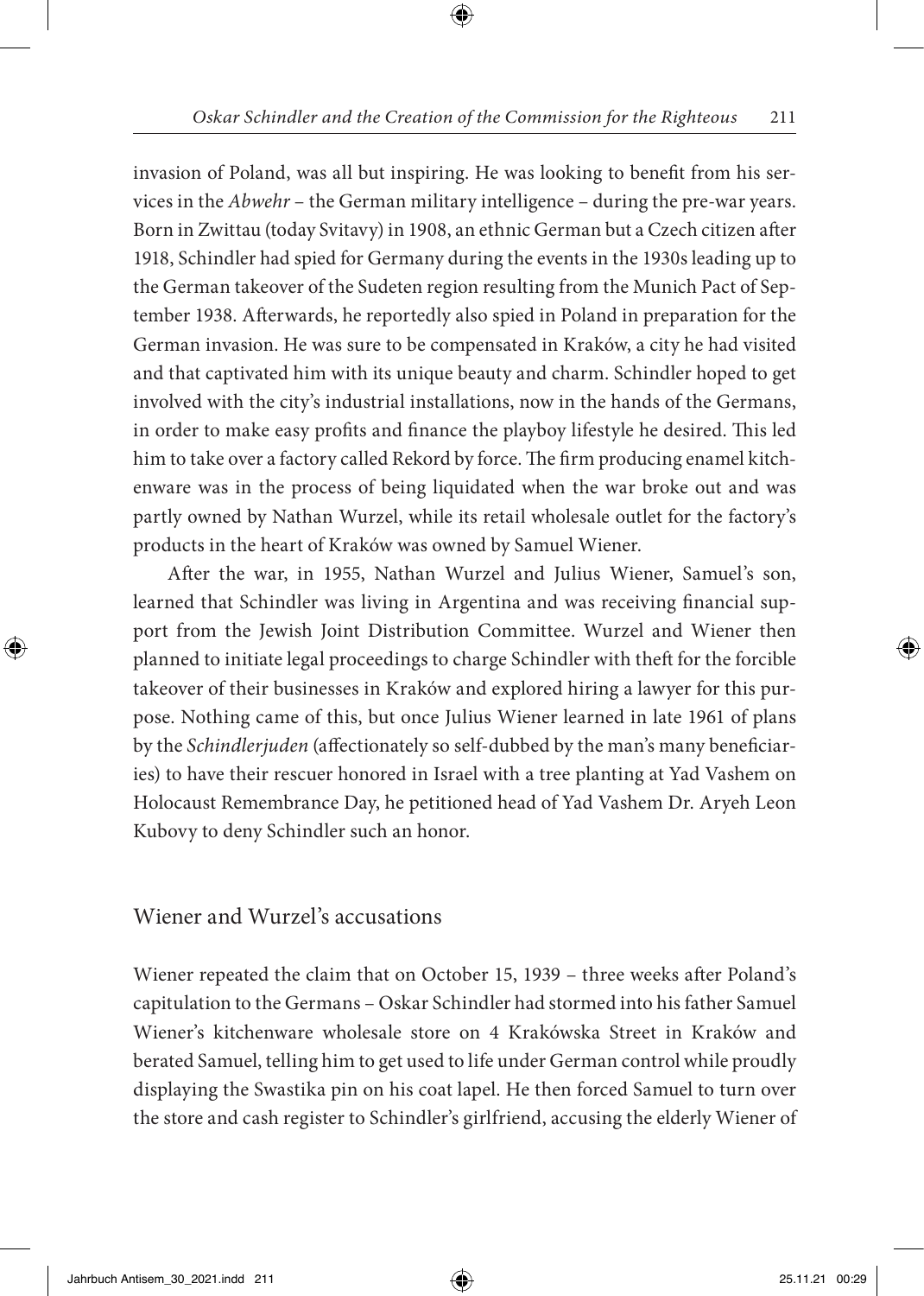dishonest dealings; he then had him taken to the newly opened German trusteeship office to sign a certain document and further humiliated him by (according to Julius Wiener) forcing him to kiss a photo of Hitler on the wall. Several days later, when Julius Wiener came to plead his father's innocence, Schindler had several German policemen brought in to give Wiener a severe beating and warned him not to return to the store, or else he would be sent to a place from which no one returned. Strangely, after this horrifying behavior, Schindler continued paying the Wieners monthly salaries for two months, after which the payments ceased. Even more surprising, Julius Wiener profited from Schindler's aid years later, as he was one of his beneficiaries at his plant in Brünnlitz, although Schindler was probably not aware that Wiener had been added to the list of beneficiaries; this list had been drawn up primarily by others. A woman employee who had worked at the Wiener wholesale outlet also backed up Wiener's claim that he was robbed of his business.

Nathan Wurzel added another serious charge – also of being robbed by Schindler, but in 1941, of the defunct Rekord enamelware factory that was going through bankruptcy at the start of the war. It appears that Wurzel had a stake in the firm's machinery, and he charged that in mid-1941, Schindler had either Gestapo or SS men come to rough up Wurzel in order to force him to sign a statement. This document, according to Wurzel, facilitated Schindler's full takeover of the enamelware factory, instead of his position theretofore as a paid trustee of the German trusteeship authority (*Treuhandstelle*) of confiscated Jewish property. Wurzel, who until then worked at the firm, was physically thrown out, threatened, and told never to show his face there again.<sup>1</sup>

Wurzel's charge was riddled with inconsistencies and was not as clear-cut as Wiener's, but it nevertheless presented an image of Schindler as an unscrupulous carpetbagger that contrasted sharply with the one presented by the man's many beneficiaries, although they encountered Schindler at a later period. Most of the individuals who met him at the Tel Aviv airport had been added to his workforce in late 1944 and others no earlier than 1942; they therefore found it hard to contradict the evidence presented by Wiener and Wurzel, which related to the 1939–1941 period. Were there two sides to Schindler's personality? The compassionate one,

<sup>1</sup> See full statements by Julius Wiener and Nathan Wurzel in the Oskar Schindler file at Yad Vashem's Righteous Among the Nations Department, YVA M31/20.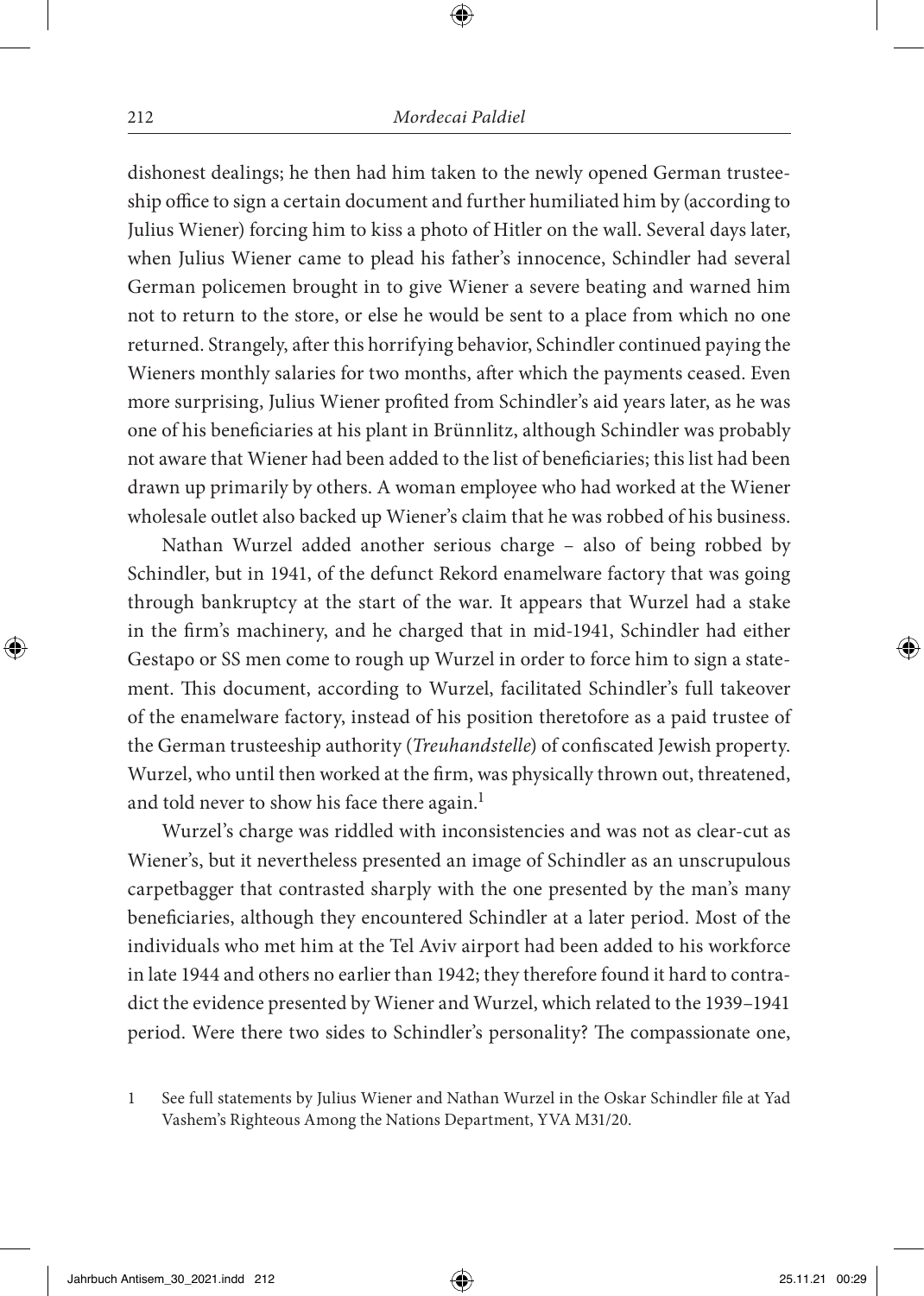who went out of his way and risked his own safety to save his Jewish workers, and the other – the man who brooked no interference with those who stood in his way and utilized physical violence to achieve self-gratifying ends? The spectacle of a German accused of unspeakable behavior toward Jews during the Holocaust while also being honored with the planting of a tree at Yad Vashem could not have come at a more inauspicious moment. The tree planting ceremony was to be just a few weeks before the execution of another German: the arch-criminal and SS officer Adolf Eichmann, whose litany of crimes sent shivers down the spines of Israelis. He was apprehended at his hideout in Argentina, sentenced to death by an Israeli court, and hanged on June 1, 1962.<sup>2</sup>

#### The World Jewish Congress

The Schindler conundrum would not have arisen had Yad Vashem avoided precipitously inaugurating a grove at the memorial's main entrance to honor non-Jewish rescuers of Jews from the Nazis. These distinctions were based on selected testimonies from survivors, but not necessarily from all witnesses related to each case or with any prior verification of every story by reputable historians of the period. The Schindler affair also happened to coincide with another event that Yad Vashem felt was undermining its status as the sole national organization to represent Holocaust-related issues before the public at large. About eight months before Schindler's arrival in Israel, in August 1961, the World Jewish Congress (WJC), headed by the well-known Jewish public figure Nahum Goldmann, decided to upstage Yad Vashem in honoring non-Jewish rescuers of Jews, popularly dubbed "Righteous Gentiles." As the chilling narration of crimes in the trial of Adolf Eichmann ended, the WJC was meeting in Switzerland to celebrate the 25<sup>th</sup> anniversary of its founding. Nahum Goldmann used the occasion to announce the launch of a Righteous Gentiles project. Although the concept of Righteous Among the Nations was inserted in the 1953 Knesset (Israeli parliament) law that created the Yad Vashem memorial, the organization heads had

2 Deborah Lipstadt, *The Eichmann Trial* (New York: Nextbook/Schocken, 2011); Hannah Arendt, *Eichmann in Jerusalem: a Report on the Banality of Evil* (New York: Penguin, 2006).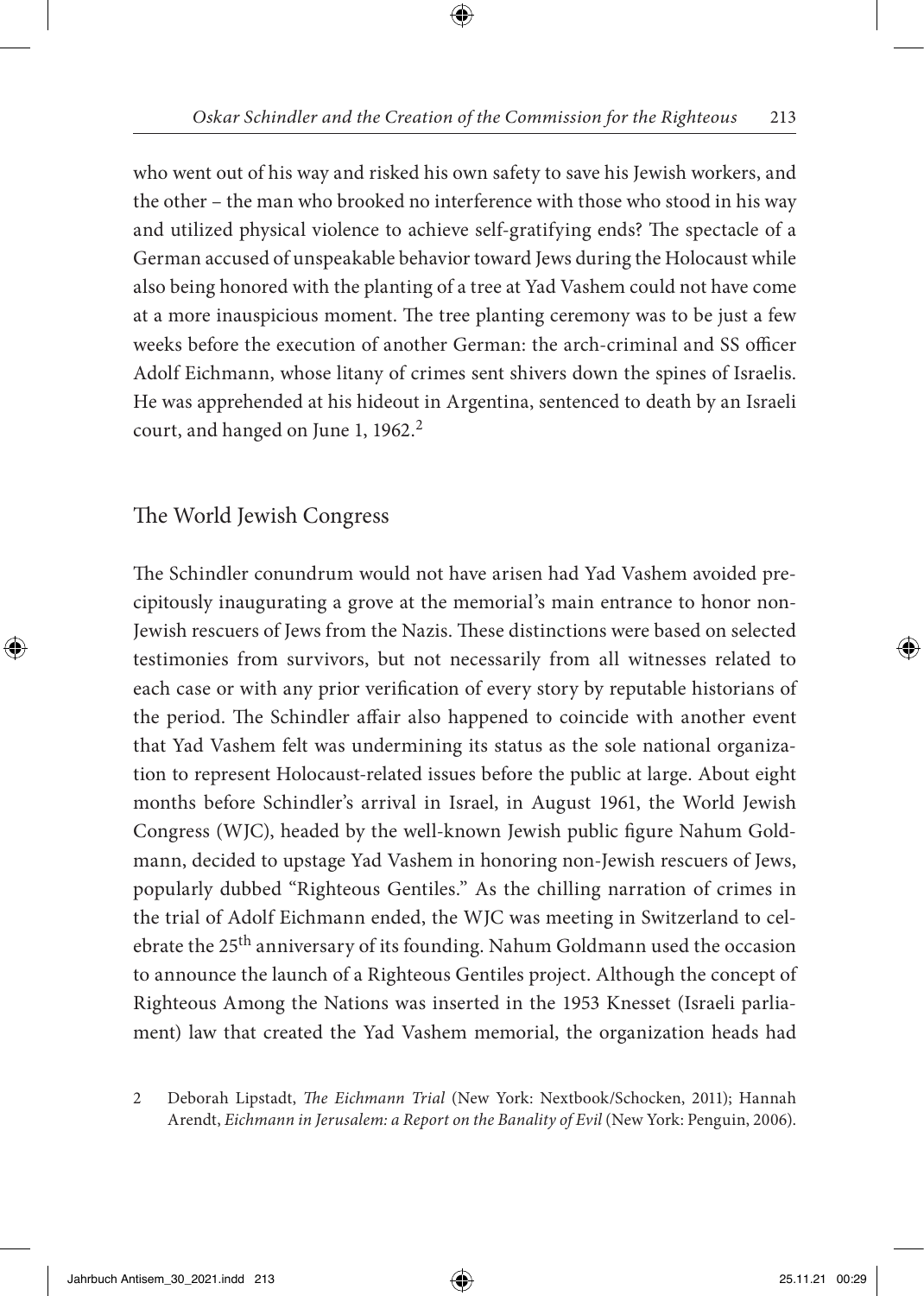delayed for many years before actually launching the program. The WJC now seized the opportunity to jump ahead of Yad Vashem and honor non-Jews who saved Jews from the Nazis.

The WJC announcement was followed by the creation of an International Council for the Righteous Gentiles with offices in Tel Aviv, headed by a Dr. L. Bernstein. This office went ahead with publishing a brochure relating the stories of rescuers from ten different European countries and including words from the President of Israel Yitzhak Ben-Zvi, Knesset speaker Kadish Luz, and other public figures, including philosopher Martin Buber, Foreign Minister Golda Meir, Education and Culture Minister Abba Eban, and Nahum Goldmann. A list of 400 rescuers had been prepared by a newly created council that announced its first meeting in Israel on November 7, 1962. A booklet from October 1962 included stories of Raoul Wallenberg and other known rescuers of Jews, but strangely none of Oskar Schindler.

The WJC's encroachment on an arena that Yad Vashem considered its sole prerogative led the institution's head, Aryeh Kubovy, to decide to inaugurate – on the next Holocaust Memorial Day, which fell on May 1, 1962 – a walkway lined with trees in a highly visible space and named Avenue of the Righteous Among the Nations. Its construction would be based on information already available to Yad Vashem. This was to take place in a highly symbolic ceremony, with about a dozen rescuers from various countries in attendance to plant trees in their names. To add national prestige to this event, it was to be attended by government officials, including Foreign Minister Golda Meir. This is how Yad Vashem agreed to the request of the *Schindlerjuden* to invite Oskar Schindler to this very visible ceremony, which then led to the Wiener and Wurzel's concurrent request in opposition to Schindler's national commendation.

#### Ceremony and banquet

When Julius Wiener reportedly threatened that he would also be there to create a public scandal should Schindler receive this honor from Yad Vashem, it was decided to postpone the Schindler tree planting to a later date. As an excuse, it was reported that Schindler was down with a severe cold and would not attend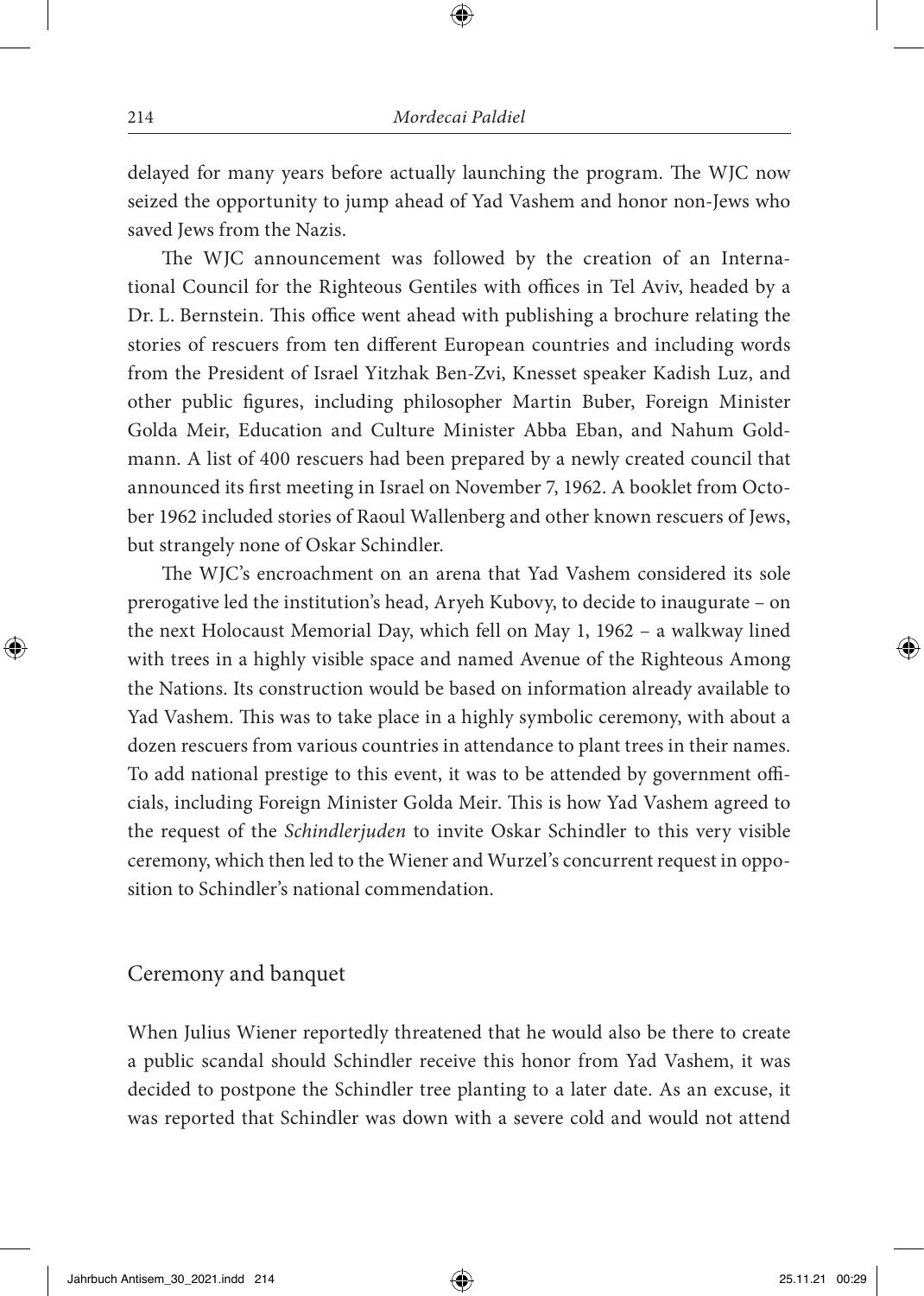the official ceremony with the other rescuers. Five days later, he was brought to Yad Vashem and planted a tree bearing his name in a private ceremony, but the event was also attended by some of his beneficiaries. Schindler's absence during the May 1<sup>st</sup> ceremony surprised many, and to counter any concerns, the Schindler survivors celebrated their rescuer a day after in the presence of many of his beneficiaries at the Dan Hotel in Tel Aviv. May  $2<sup>nd</sup>$  also coincided with a story appearing the same day in *Haaretz* and Wiener's accusation that Schindler was a full-fledged Nazi who saved Jews to create an alibi for himself when he realized that Germany was likely to lose the war.

At the banquet that evening in Schindler's honor, a dozen of his beneficiaries recounted his extraordinary feats of rescue that mostly took place during the Brünnlitz period, starting in late 1944 and lasting until the war's end. Yitzhak Stern, considered Schindler's closest confidant, had met him in Kraków in October/November 1939, but for an unknown reason never worked for Schindler in the enamelware factory in Kraków. In fact, when the ghetto was eliminated in March 1943, Stern went with thousands of others to the nearby Plaszów camp, headed by the infamous SS commander Amon Göth, whose sport was indiscriminately shooting Jewish slave laborers from his villa veranda. Stern worked as an administrator for this brutal official while keeping in touch with Schindler during the latter's frequent visits to Plaszów and interactions with Göth. Stern only joined Schindler's team in October 1944, when he was added to the list of those going to the new plant in Brünnlitz.

On this festive evening at the banquet, Stern effusively praised Schindler, ending his long oration with the proclamation: "My brothers, in the Hebrew language, there are three definitions of three stages: a man, a person, and a human being. I think there should be an additional one: 'Schindler.'"3 These words were met with thunderous applause. Dr. Moshe Bejski, a circuit court justice (later nominated to the Supreme Court), also met Schindler during the Brünnlitz period. Praising the man who saved 1200 Jews, Bejski wondered what had prompted Schindler to act with "such patience and perseverance to carry all our problems, and solve them, when the solution of each single one involved risking his own life.

<sup>3</sup> Moshe Bejski, "Oskar Schindler and Schindler's List, Introduction," in: *Yad Vashem Studies*, 24, 1994, pp. 317–348, here: p. 330.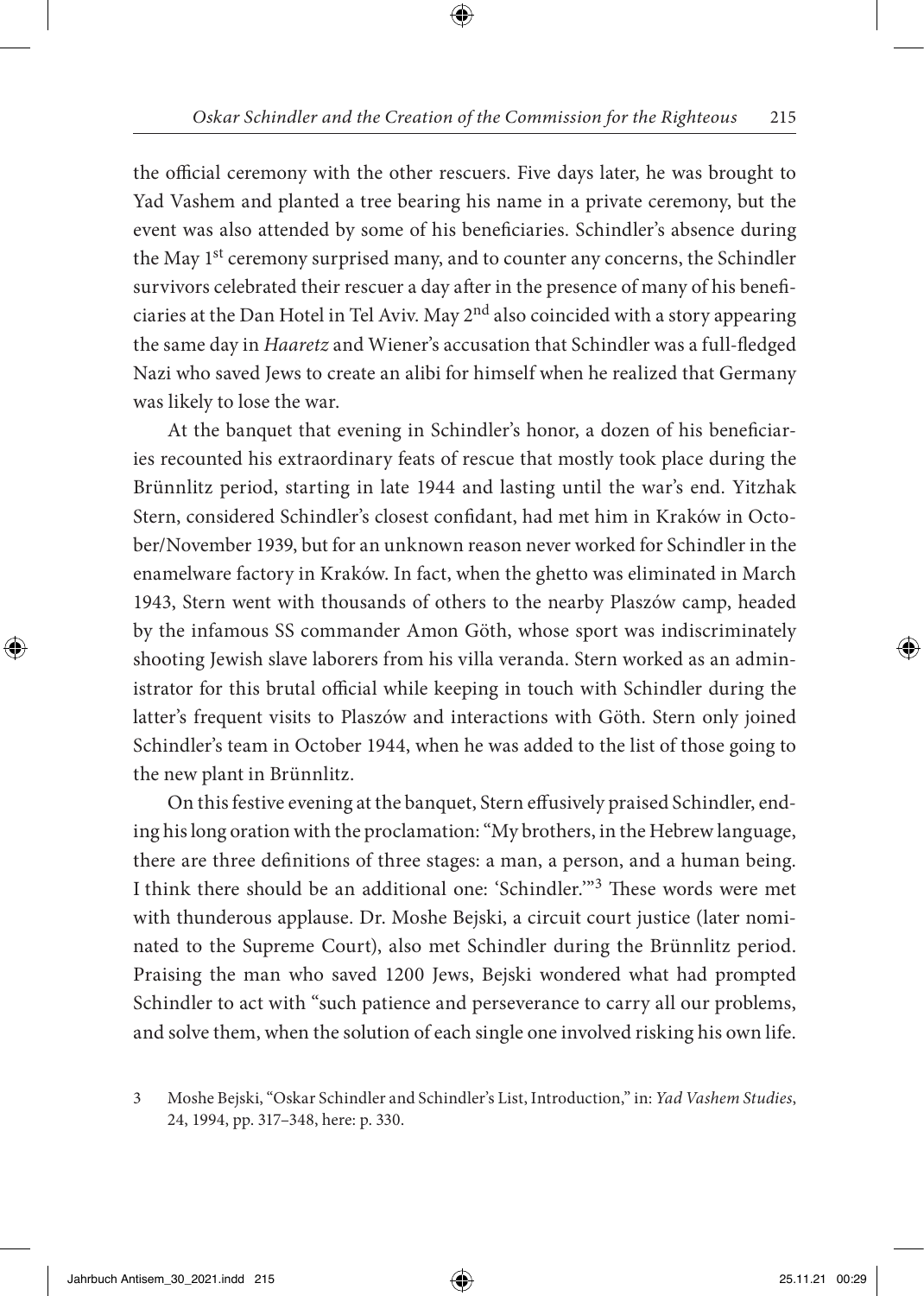And I ask myself why did he do all that? The answer: I can only attribute all this to Schindler's personality." He then recounted how everyone in Plaszów dreamed of being added to the Schindler list – although the list was drawn up, incidentally, not by Schindler and Stern, as erroneously portrayed in Spielberg's film, but by others in Plaszów, including the notorious Marcel Goldberg. Bejski insisted upon Schindler's uniqueness as "the first German since the beginning of the war of whom I was not afraid: on the contrary… Whenever a German passed through the plant, there was much to-do: anyone who wasn't working pretended he was. But when Schindler entered the plant, nobody cared to even pretend… Whenever he entered the plant, everyone expected him to stop by him. It so happened that whenever he stopped, he always forgot a package of cigarettes there, and in those days, even a cigarette butt was of great value… Always the humanitarian in him stands out."

Notably, Schindler stayed with his wards until the end. "He did not leave us until 10 minutes past midnight on May 8, 1945 (the date of the German surrender), after the SS guard had left first, and the armistice was already in force." Bejski ended his oration with a joyous exclamation: "What a great day this is for all of us today, when after seventeen years we can again shake your hand, Mr. Schindler, and say to you: We have not forgotten a thing you and your wife have done for us, nor shall we ever forget as long as we live."4 Interestingly, the *Schindlerjuden* did not insist at this point that Schindler's wife, Emilie (then separated from her husband), be honored by Yad Vashem despite their words of adoration in gratitude for her tireless efforts providing food and medication during the Brünnlitz phase.

Schindler's response was less effusive and even restrained. He began by reminding his adulating audience, "I came to Poland for business purposes, and not for the rescue of Jews." He did not elaborate that doing "business" with reference to conquered Poland meant exacting huge profits with the help of slave labor. Schindler continued: "But I happened to meet Jews, I was not a *nebbakh* (Yiddish for feeble and helpless) then. I worked and earned a lot. But I had always had Jewish friends." He did not explain what motivated him to save these Jews. In fact, he reminded his attentive audience, "It was not hard for me to escape with my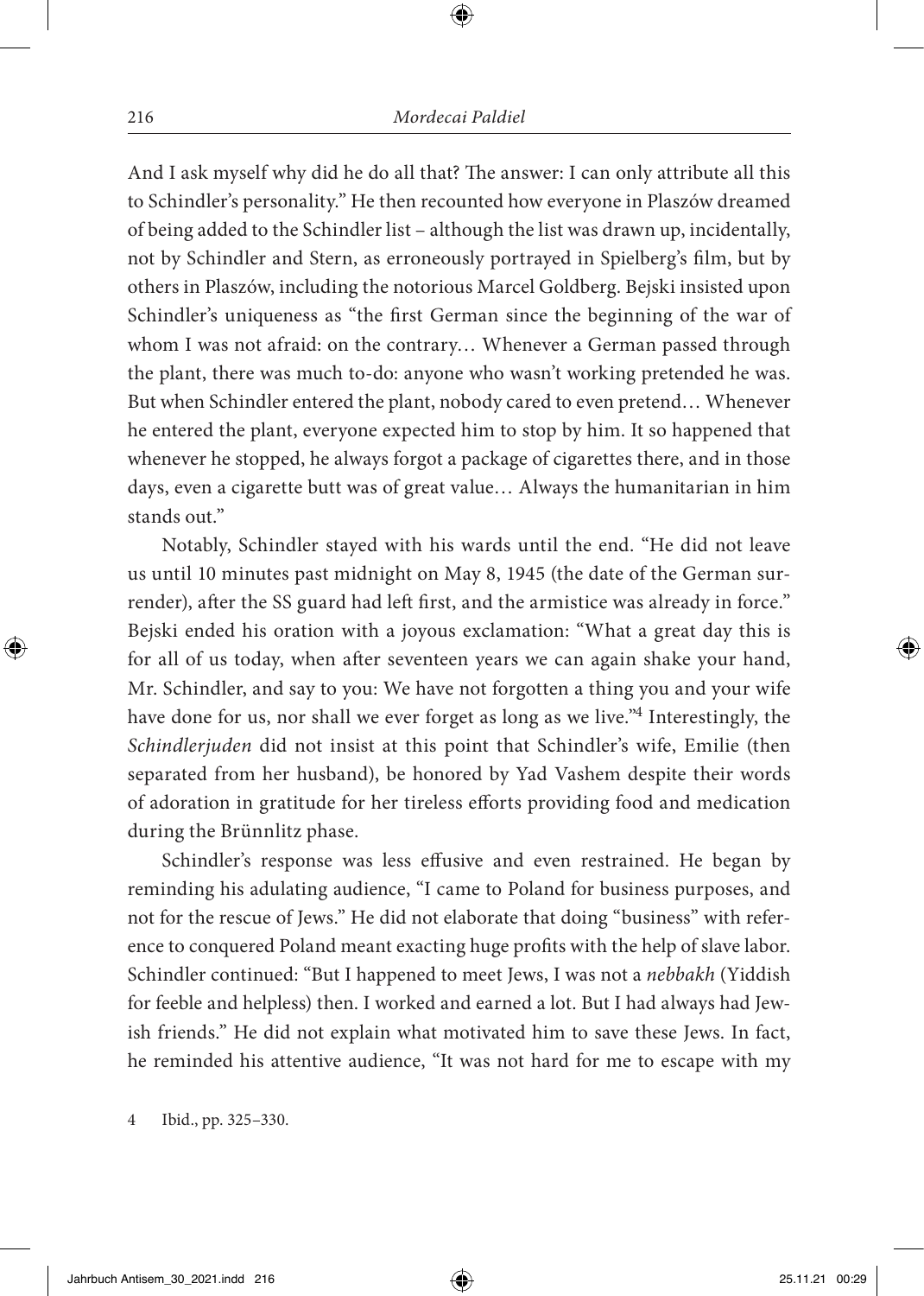fortune, but I stayed with you until the end. When the end of the war came, I was left with much less than I had possessed before. I kept my promise."5

A few days later, Oskar Schindler flew back to Germany, but the Schindler debate continued in the Hebrew press. The journalist, poet, and iconic figure Nathan Alterman, in a prominent article in the Hebrew daily *Davar*, wrote that the significance of the Schindler phenomenon is that it points an accusing finger at other Germans. Unlike Schindler, who acted in the open, other Germans could have done a lot more to prevent the murder of Jews, but they instead remained passive and indifferent. Schindler was an example of what an individual person, himself an early participant in that terrible system, could do to save lives if he or she so chose. Others, sadly, did not follow his example.

#### Schindler's story

Schindler's background involved a series of twists and turns, and he had a flair for adventure and a penchant for dangerous endeavors. Born in 1908 in Zwittau, Moravia, then part of the Austro-Hungarian Empire (after 1918, part of Czechoslovakia and today, Svitavy in the Czech Republic), Oskar Schindler was known as a *bon vivant.* After the Nazi assumption of power in Germany, Schindler decided to work for the German military intelligence, the *Abwehr*, and became a professional spy. In September 1939, soon after the German occupation of Poland, Schindler appeared in Kraków, a city he knew well from before, to cash in his dividends with the *Abwehr* and choose a confiscated firm as a paid trustee for the occupation authorities. His choice was the Rekord enamelware company, which, on the eve of war, was experiencing bankruptcy. Preferring to purchase the firm rather than manage it as a paid trustee, he changed its name to DEF (*Deutsche Emailwarenfabrik*). The company manufactured enamel products such as mess kits and kitchenware, but also shell casings. Its location in the Zabłocie area in the Podgórze district, close to the Jewish ghetto established by the Nazis, facilitated the use of Jewish labor in ever growing numbers and thus ensured their temporary survival.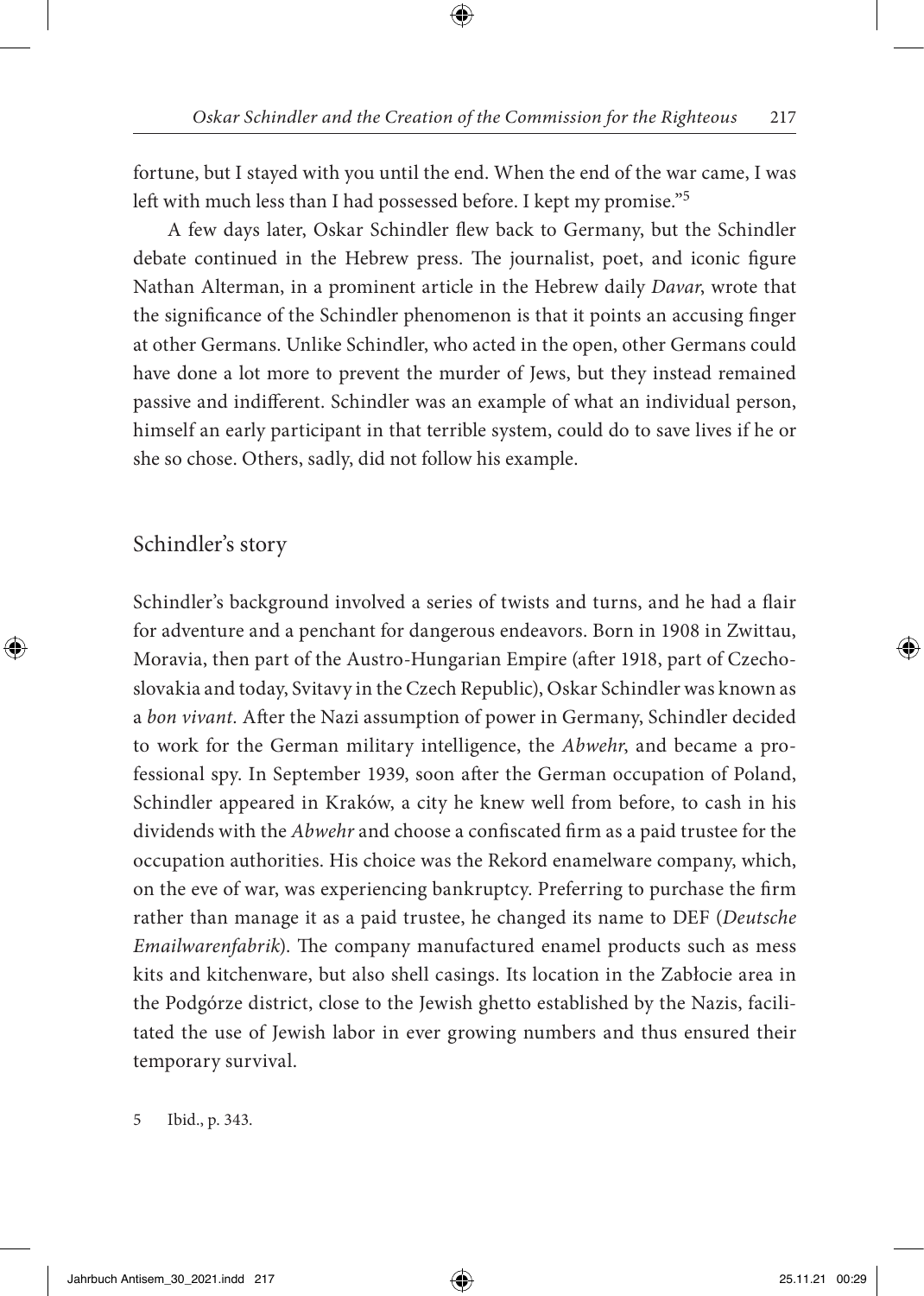When the Germans began liquidating the Kraków ghetto in early 1943 and transferring many Jews to the newly created Plaszów labor camp, noted for the brutality of its commander Amon Göth, Schindler utilized his good relations with high German officials in the Armaments Ministry to allow him to set up a so-called affiliate of the Plaszów camp on his factory grounds for the ostensible purpose of increasing production. In truth, the purpose was to avoid the horrors inflicted on his expanded Jewish labor force of 900 when they returned to that notorious camp after a day of labor in Schindler's factory. He consequently had special barracks built for his workers on company grounds. In late 1943, he traveled to Budapest to meet with Dr. Rudolf Kasztner, who headed a rescue organization there, and report to them on the liquidation of Polish Jewry. On this occasion, Kasztner agreed to help funnel monies to Plaszów camp inmates and also arranged for pictures of the camp to be smuggled out to Hungary – both highly risky ventures for Schindler.

In October 1944, with the approach of the Russian army, Schindler was able to talk his way into being allowed to re-establish his (at that point defunct) enamelware company as an armament factory in Brünnlitz (Moravia). In a rescue operation of Jews unparalleled in Nazi-occupied Europe, he was able to take along some 1100 Jewish workers from Plaszów camp to his relocated factory. Some 800 men arrived in Brünnlitz via the Gross-Rosen concentration camp and some 300 women after a harrowing several weeks in Auschwitz. In Brünnlitz, the 1100 Jews were given the best possible treatment under the circumstances (food, medical care, and religious accommodations). When Schindler was informed that a train with evacuated Jewish detainees from the Auschwitz-affiliate Golleschau camp was stranded in nearby Zwittau in the sub-zero weather of January 1945, he received permission to have the passengers transferred to his newly established factory. His workers had to force open the ice-sealed wagon doors and remove some 100 frozen and skeletal-looking Jewish men and women who were then swiftly taken to the Brünnlitz factory and nursed back to health, an undertaking to which his wife Emilie was devoted. A dozen or so of the corpses found in the train were buried with proper Jewish rites in a plot that Schindler purchased. Schindler stayed on with his 1200 Jewish workers to the very end of the war, May 8, 1945, and supplied them with additional food, clothing, and even weapons in case they needed it to defend themselves against desperate, marauding SS units.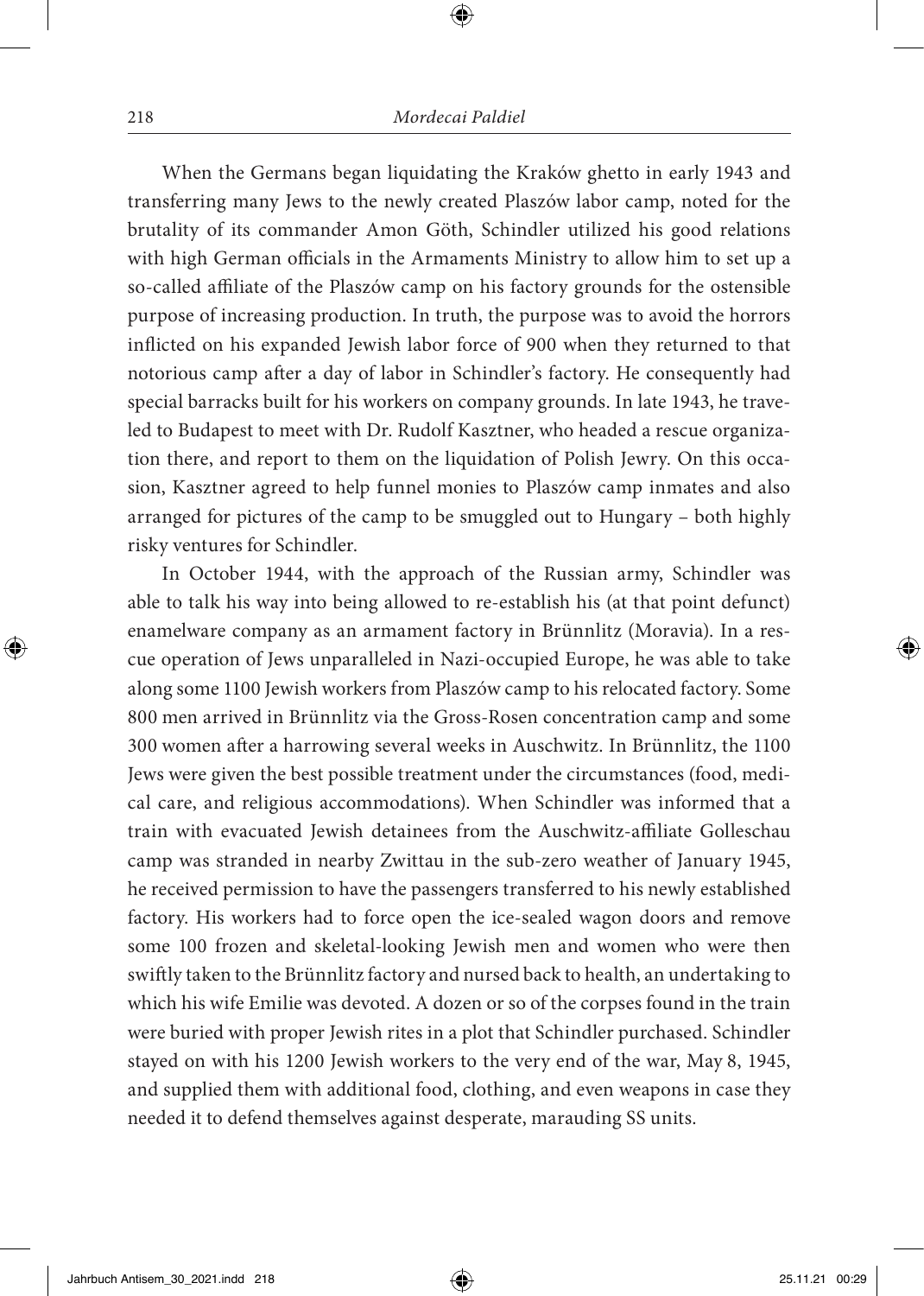#### Creation of the Righteous Commission

Returning to Schindler's visit to Israel: The bitter public controversy surrounding his tree planting in 1962 led Yad Vashem to avoid, at all costs, another slanderous debate on honoring rescuers of Jews. This was to be accomplished by the creating of an independent commission, chaired by Supreme Court Justice Moshe Landau, the man who had presided over the recently concluded Eichmann trial. Such a commission would be tasked with deciding, based on self-established criteria, who was qualified to bear the Righteous title and be allowed to plant a tree at Yad Vashem.

Landau's commission began its first meeting on February 2, 1963. By then, Yad Vashem and the WJC had reached a working compromise on the issue of who would be in charge of the Righteous Among the Nations program. It was agreed that Yad Vashem was to be the sole organ authorized to decide on the merits of each rescue act and the awarding of the Righteous title, whereas the WJC would be responsible for the financial assistance to those Righteous in need. The dispute between the two organizations was settled. On the solemn occasion of the Commission's opening session, Yad Vashem's executive head Aryeh Kubovy admitted that the creation of this unit was prompted by the Schindler scandal. In his words, "One of the commission's purposes is to avoid a repeat of such incidents." The Commission then proceeded by awarding the Righteous title, ex post facto, to over a dozen non-Jewish rescuers of Jews who had already planted trees in the Yad Vashem Avenue of the Righteous before the Commission's creation.

#### The Commission debates Schindler

However, when the Commission took up the Schindler case on July 16, 1963, a full year after he had already planted a tree at Yad Vashem, it was clear from the beginning that this would not be resolved in a single session. In fact, it took four turbulent meetings to come up with a resolution that still left some of the original twelve committee members dissatisfied.<sup>6</sup> A situation arose that already risked

6 The content of the Commission debate on Schindler is based on the Righteous Commission Protocol for Oskar Schindler (YVA 31.2/20) for the dates July 16, 1963; September 3, 1963; November 26, 1963; and December 24, 1963.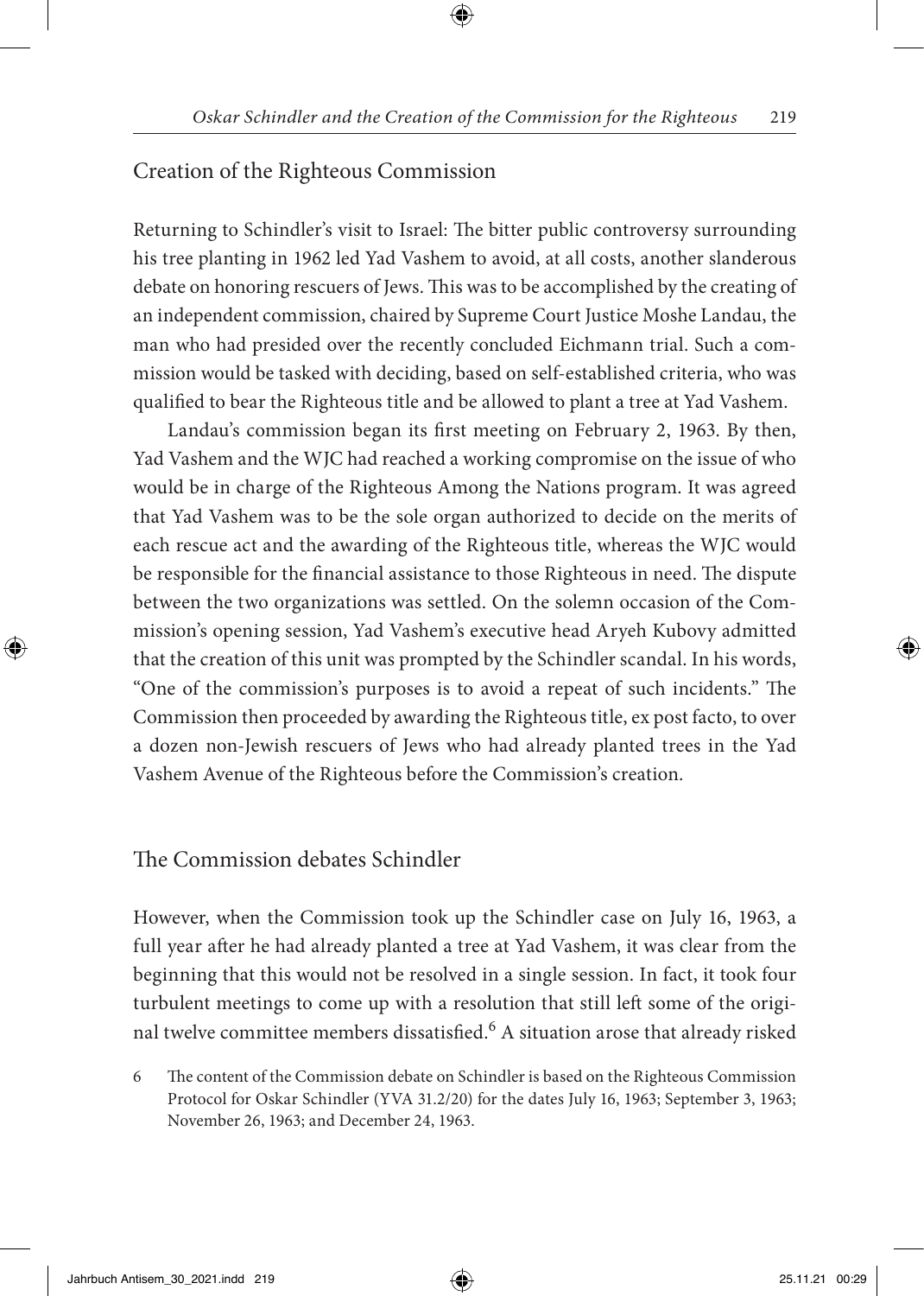

The Commission for the Designation of the Righteous, 1963, Justice Moshe Landau 3rd from the left | *Yad Vashem Archives*

hampering the Commission's work in the first year of its existence. Dr. Kubovy and Justice Landau, the two dominant members in the body, stood in opposition, with Kubovy in favor of Schindler's recognition as a Righteous and Landau against it. Kubovy was emphatic from the start: "If this person is not worthy of the title of Righteous Among the Nations, who then is?" Landau retorted that he had a different perspective on the matter and asked that Julius Wiener be allowed to state his case before the Commission. "We don't issue a ruling, when there is an opposing view, without hearing it."7 Landau's opinion prevailed, and a sub-commission was nominated to listen to Wiener's presentation of the case against Schindler.

The controversy focused on what occurred when Oscar Schindler took over two Jewish-owned firms. According to two of his detractors, he forced his ownership of the defunct business Rekord in the Zabłocie district of Kraków, where

<sup>7</sup> Author translation from Hebrew. Protocol of Commission for the Designation of the Righteous, November 26, 1963, in Oskar Schindler file (YVA 31.2/20).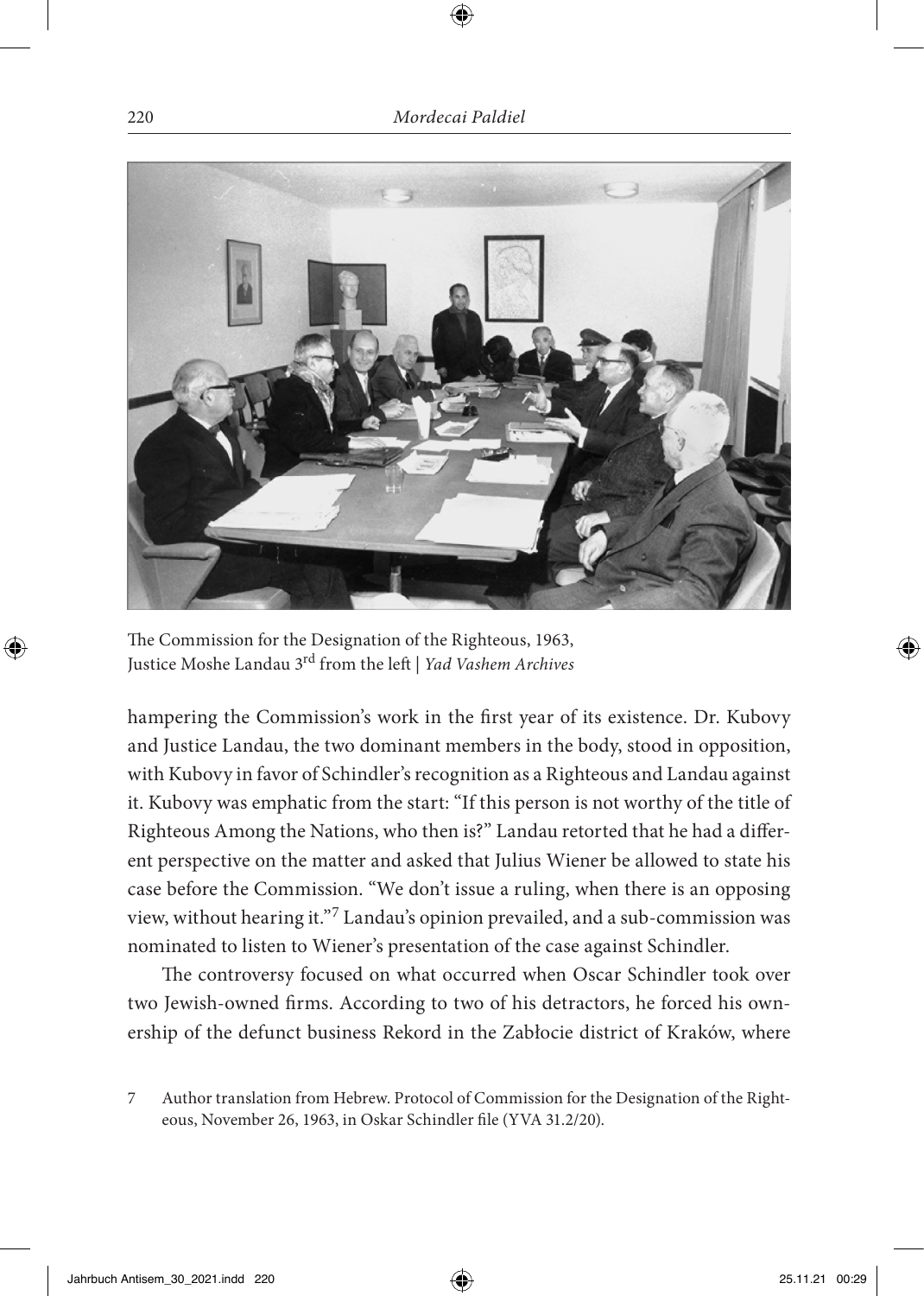Nathan Wurzel had a stake, and a wholesale kitchen retail outlet on Krakówska Street in Kraków, owned by the Wiener family. Nathan Wurzel and Julius Wiener reappeared to testify how he employed deceptive means and physical abuse to force the two to sign over their businesses to him. In a paradoxical twist, three years later in 1944, Wiener was one of the 1200 on Schindler's list in the Brünnlitz phase of his rescue work. However, Wiener claimed that his name was added to the list without Schindler's knowledge. The sub-commission also heard from a former bookkeeper from the Wiener firm, and she portrayed Schindler in a positive light and contradicted Wiener on certain points. The sub-commission concluded that Schindler was worthy of the Righteous honor.

However, Commission chairman Justice Landau remained adamant that Schindler's despoiling of Wiener's property was irreparable harm incongruous with the Righteous title. The forceful takeover of Wurzel's enamelware factory and the physical abuse this man suffered in the process further pointed to Schindler's unscrupulous past. The problem, in Landau's words, was that we have the rescue of hundreds of Jews on the one hand, and on the other – robbery and Nazi-style behavior against them. "Should we place the theft against the merit? Does this cancel out the merit? In my viewpoint, we are not here to make points whether by his rescue he atoned for his boorish behavior and theft. For the question before us is whether a person with such a charge against him should bear this title? … To me the picture is clear," Landau stated as he laid out Schindler's ineligibility for the honor. Gideon Hausner, the former prosecutor at the Eichmann trial, cautioned during these debates: "There was no black and white in those days; not in the gentile, nor in the Jewish world."<sup>8</sup>

On November 26, 1963, the Commission met for the crucial decision regarding the Schindler case. This took place after the sub-commission listened to an account of Schindler's beneficial acts from a delegation comprising his former wards, including Justice Moshe Bejski, who was to join the Commission three years later. The sub-commission head, Reuven Shatkay, felt that despite Schindler's questionable practices during his early years in Kraków, his good deeds in helping over a thousand Jews more than compensated for his earlier behavior. Landau then informed the Commission that he stood firmly in his objection to Schindler's recognition.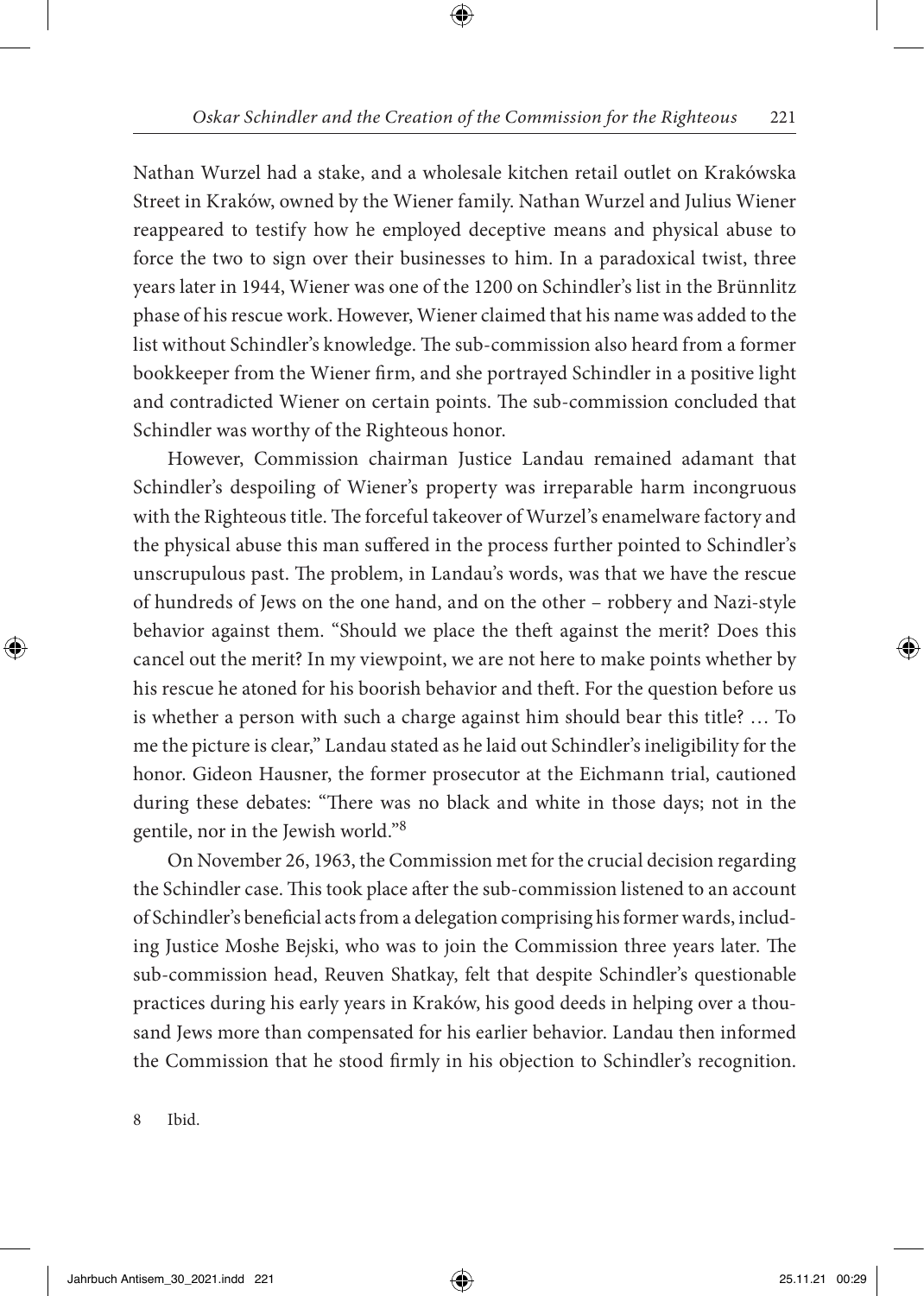Instead, he suggested sending a letter consisting of two parts to Schindler: the first outlining the man's beneficial acts towards his Jewish workers and the second specifying Wurzel and Wiener's charges against him. The letter would state that the Commission was not the proper forum to clarify these accusations, and therefore the Commission would leave this item open for further clarification.

Landau then added that, in his opinion, the Righteous title was to be awarded only to a person "who is wholly good, and who acted from pure motivations and without any accusations against him," a surprising hardline principle that not even Landau himself followed when evaluating other cases under consideration for the Righteous title. Kubovy took up the gauntlet and challenged this highly moral criterion. "The implication of such a decision is that we don't recognize persons who repented. Such a position is in conflict with Jewish tradition." He continued by warning that "the law did not impose on this commission to find perfect righteous persons but defined the Righteous as gentiles 'who risked their life to save Jews'" – nothing more than that. Commission member Rabbi David Kahana agreed with this assessment, adding that Schindler's rescue of such a large number of Jews clearly was an act of repentance for his previous immoral behavior. "I have not yet met, other than Wallenberg, a person who saved so many Jews without any compensation."9 Kahana closed with a Talmudic quote: "Where repentant persons stand, the fully Righteous persons cannot stand [next to them]." Hausner again reminded the assembled that one cannot judge persons during the Holocaust by behavioral standards under normal circumstances. Clearly, Schindler's rescue acts were based on pure considerations, not because he needed an alibi for the post-war period – an alibi for what? He was not an SS man, and not part of the Nazi infrastructure in Poland.

#### Landau's bombshell

Based on the viewpoints expressed, the tally in the Commission appeared to be five in favor, four against, and several abstentions. It was time for a final vote. At this point, Landau dropped a bombshell. He would, he stated, acknowledge the Commission's majority decision. "But, since for me this matter raises very difficult

9 Ibid.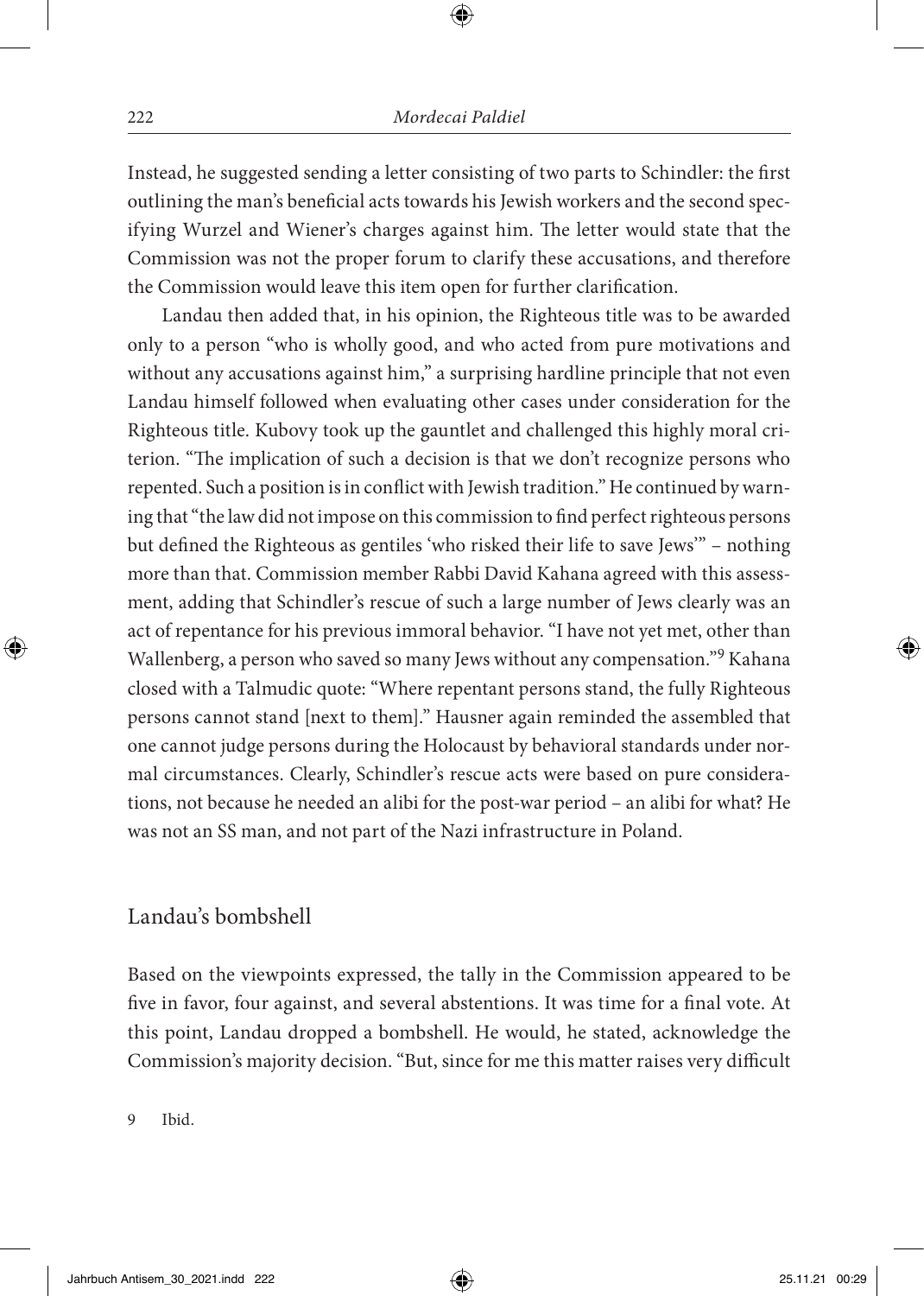questions, I would have to consider afterwards my position in the commission, if a decision were to be adopted in opposition to mine."10 It was a clear and direct threat of resignation from the Commission.

The Commission sat silently, stunned by this threat from the prestigious Supreme Court justice, who two years earlier had presided over the sensational trial of Adolf Eichmann. Quickly, the two main proponents of Schindler's recognition switched positions, with both Kubovy and Hausner stating that the proper functioning of the Commission was of greater importance than the decision on the Schindler case. Both urged the Commission to accept Landau's proposal of a letter to Schindler, but suggested only outlining his merits and not listing the charges from his two accusers. This would remain classified and not be displayed for public consumption. The Commission took a recess to reflect on this. At a later session, the Commission modified its previous position and decided to send to Schindler the two letters, as originally proposed by Landau: one outlining his many merits and the other briefly stating the case of his accusers, but without the Commission taking sides. It was also decided to inform the *Schindlerjuden* of the nature of the charges against Schindler in order to mitigate their shock at the nonrecognition of their legendary rescuer.<sup>11</sup>

The two letters sent by the Commission to Schindler read as follows. Letter one: "On the basis of many testimonies presented before it, the Yad Vashem Commission for the Designation of the Righteous has established that Oskar Schindler performed great deeds in the rescue of Jews during the Holocaust years in Europe. These include, one must note, his efforts to treat humanely the workers in his plant in Zabłocie, and move their Jews from Plaszów in order to save them from death; the release of some 700 men and about 300 women from Plaszów camp on the eve of its final liquidation and their transfer to Brünnlitz – of women who had already been brought to Auschwitz; the rescue of about 100 Jews, remnants of Golleschau camp, from sealed train wagons, and their restoration to life with dedicated care given to them by Mr. Schindler and his wife; constant care for the health of the Jews in his factories, by distributing extra food, medicine and medical care; decent treatment of these Jews and unceasing efforts to ease their plight; and concern to

<sup>10</sup> Ibid.

<sup>11</sup> Righteous Commission Protocols, November 26, 1963, and December 24, 1963.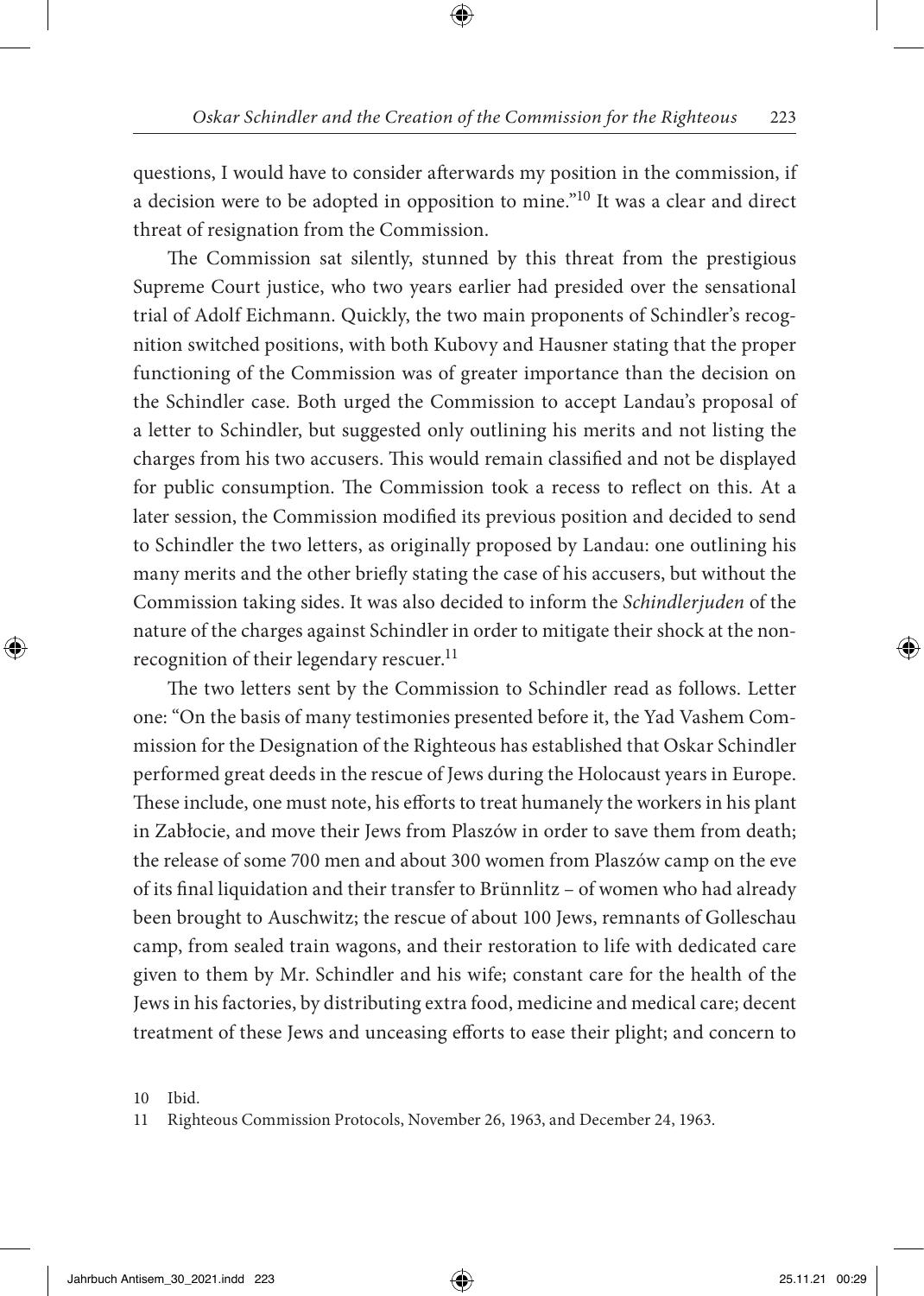bring the dead Jews to a Jewish burial. These humanitarian deeds Schindler performed at continued risk to his life that hovered over him as a rescuer of Jews. For all this, he earned the deep gratitude of hundreds of Jews that were saved thanks to his efforts, and he merits the thanks of the entire Jewish people."

Letter two reads: "Claims against Mr. Oskar Schindler were brought before the Commission by Julius Wiener and Nathan Wurzel of property theft and violence carried out against them and the father of Mr. Julius Wiener. The Commission is not able to arrive at conclusions on these charges without a full clarification of the facts between Wiener and Wurzel and Mr. Schindler – a clarification that the Commission is not able to undertake."12

Thus ended the acrimonious debate that brought such tension to the Commission and momentarily threatened to unsettle it shortly after its birth.<sup>13</sup> The Commission could now continue to discuss and determine, in a less tense and agitated atmosphere, the less convoluted cases of rescue. The tree planted by Schindler remained in place, with the public at large unaware that the man had never been formally awarded the Righteous title. In the early 1970s, with the Schindler survivor Justice Moshe Bejski having replaced Landau as the Commission head (Bejski had by then become a Supreme Court judge), a tree planting certificate was sent to Schindler. Bejski did not push for full recognition while Schindler was still alive, for reasons left unexplained.<sup>14</sup> Throughout this time, Schindler's Jewish beneficiaries did not forget their rescuer, and over the years, they collected money to help him out whenever he was in financial difficulties – a recurrent situation, right until his death. As were his final wishes, his body was brought to Jerusalem in 1974 for burial in the Latin cemetery on Mt. Zion.

- 12 Author's translation from Hebrew. Protocol of Commission for the Designation of the Righteous, December 24, 1963, in Oskar Schindler file (YVA 31.2/20).
- 13 Many years later, in May 2000, during a private conversation with Justice Landau (since then retired) on Oskar Schindler, he told me that he had since changed his mind, and today he would have voted in favor of Schindler. He did not elaborate on the reason for his opposite stance 36 years before.
- 14 In 1964, Dr. Kubovy urged Mr. Gosch of MGM to choose another candidate for a film on the Righteous rather than Oskar Schindler. Kubovy had earlier favored Schindler's recognition but did not wish to rekindle the debate that had divided the Commission. Righteous Commission Protocols, November 10, 1964.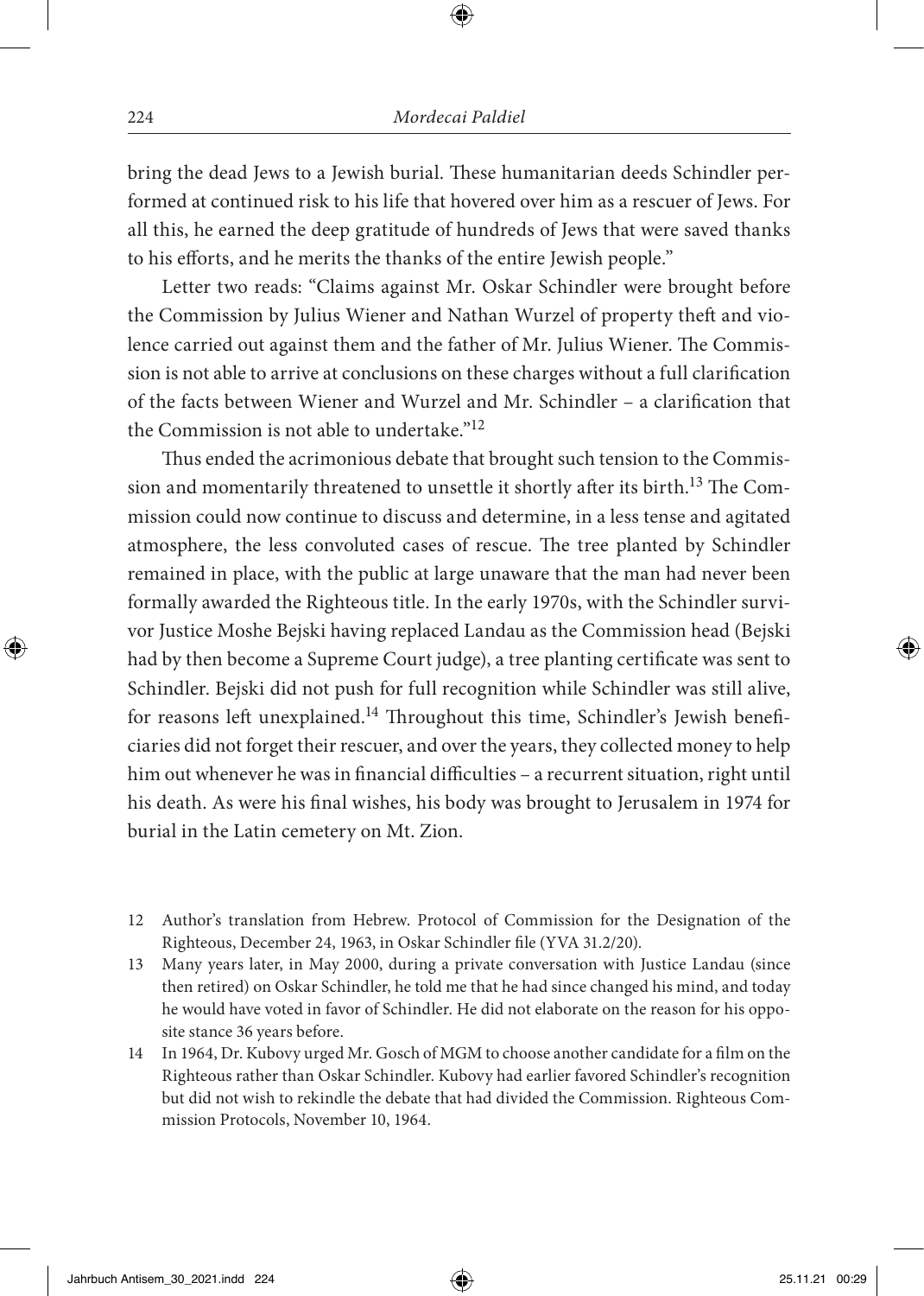### Spielberg's film

The story, however, did not end there. In 1993, when movie producer and director Steven Spielberg brought Schindler's wife Emilie to Jerusalem for the final sequence of his Schindler film, I informed Commission head Justice Bejski that some of the *Schindlerjuden* had come to see me asking for her recognition while they were not even aware that Oskar Schindler himself had never been formally recognized. In December of that year, Bejski was tasked with explaining to a surprised Commission (whose members, with one solitary exception, were not on the panel thirty years before) what went wrong with the earlier Schindler debate, although his message did not come through clearly. It was then decided to award the late Oskar Schindler a full recognition and also add the name of his distraught wife, Emilie, who claimed that without her support and urging, her unfaithful husband would never have achieved anything in the rescue of so many Jews. That, of course, remains a moot point.

#### Possible motivations

It is significant that a man could undergo such a tremendous transformation: saving so many lives when he was once someone who – by his own admission – arrived in Poland merely to enrich himself quickly by exploiting the vast reservoir of cheap Jewish labor available under German rule and who at first impressed the Jews he met in Kraków in 1939 as no different from the other German civilian administrators in the occupied country. Schindler became the single largest German rescuer of Jews, constantly risking his life and freedom for the sake of "his" Jews. For a man previously known for his hedonism, desire for profit, and lack of regard for the needs of others, he ended the war a penniless individual who was looked after by his former Jewish charges.

Perhaps the clue to this metamorphosis is his profound horror at the immensity of the Final Solution, to which he constantly bore witness, and the effect this had on his behavior. He stated: "I hated the brutality, the sadism and the insanity of Nazism. I just couldn't stand by and see people destroyed. I did what I could, what I had to do, what my conscience told me I must do. That's all there is to it.